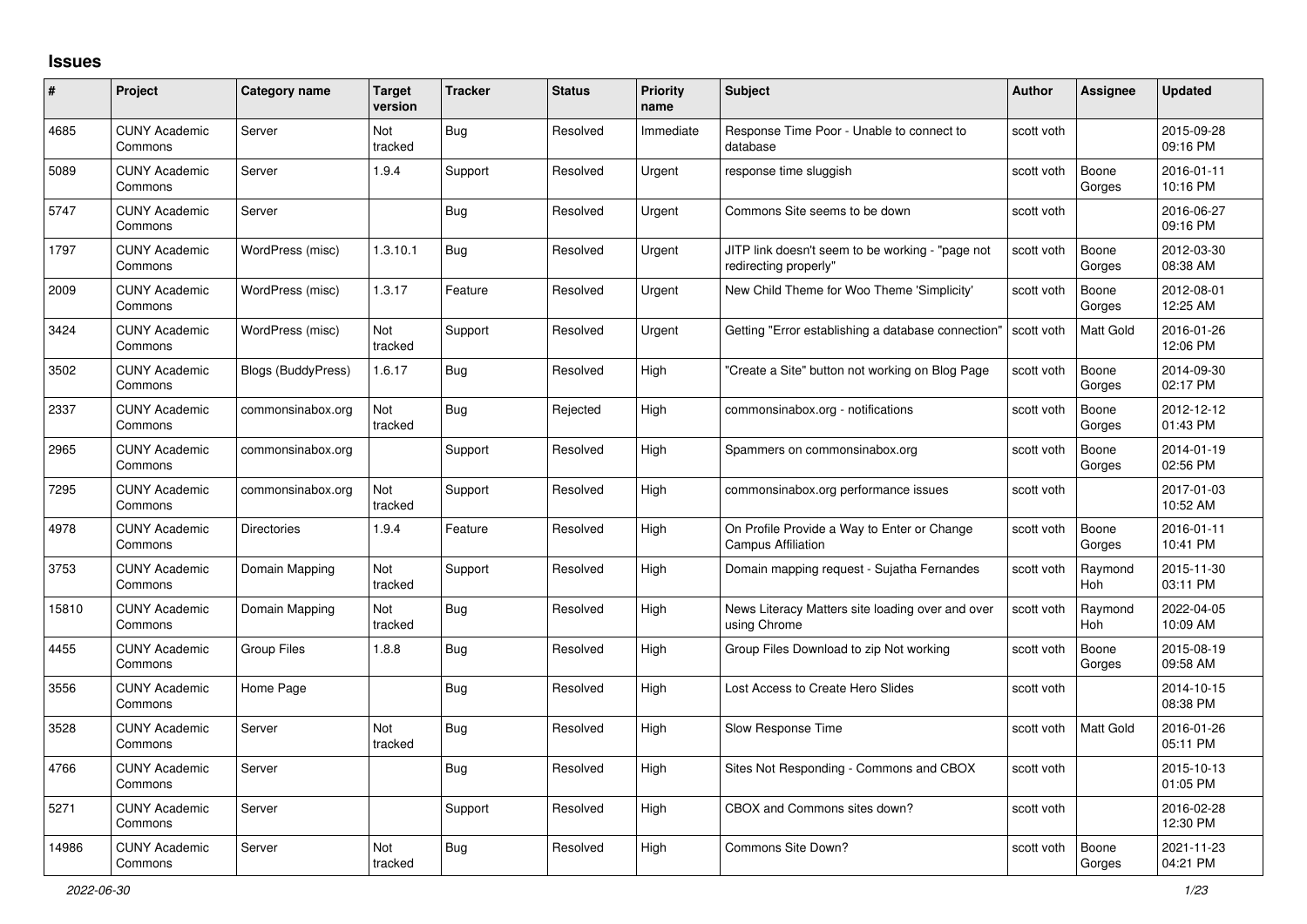| #     | Project                         | Category name            | <b>Target</b><br>version | <b>Tracker</b> | <b>Status</b> | <b>Priority</b><br>name | <b>Subject</b>                                             | Author     | Assignee         | <b>Updated</b>         |
|-------|---------------------------------|--------------------------|--------------------------|----------------|---------------|-------------------------|------------------------------------------------------------|------------|------------------|------------------------|
| 5828  | <b>CUNY Academic</b><br>Commons | Upgrades                 | 1.9.22                   | Bug            | Resolved      | High                    | New Server - File Uploads                                  | scott voth | Boone<br>Gorges  | 2016-08-02<br>12:00 AM |
| 437   | <b>CUNY Academic</b><br>Commons | Wiki                     | Not<br>tracked           | Bug            | Resolved      | High                    | Wiki not displaying images in newer pages                  | scott voth | Boone<br>Gorges  | 2010-12-07<br>08:39 AM |
| 438   | <b>CUNY Academic</b><br>Commons | Wiki                     | Not<br>tracked           | Bug            | Resolved      | High                    | lost write privileges on wiki image folder                 | scott voth | Boone<br>Gorges  | 2010-12-07<br>10:26 AM |
| 1656  | <b>CUNY Academic</b><br>Commons | WordPress (misc)         | 1.3.10                   | Bug            | Rejected      | High                    | WordTube Player Still Doesn't Play SWF Files               | scott voth | Boone<br>Gorges  | 2012-03-29<br>07:59 PM |
| 2347  | <b>CUNY Academic</b><br>Commons | WordPress (misc)         | Not<br>tracked           | Bug            | Resolved      | High                    | higheredexecutivecertificate.commons.gc.cuny.ed<br>U       | scott voth | Boone<br>Gorges  | 2014-05-01<br>08:00 PM |
| 4631  | <b>CUNY Academic</b><br>Commons | WordPress (misc)         | Not<br>tracked           | Bug            | Rejected      | High                    | caching/ssl issues ??                                      | scott voth | Boone<br>Gorges  | 2016-01-26<br>10:35 AM |
| 15302 | <b>CUNY Academic</b><br>Commons | <b>WordPress Plugins</b> | 1.19.4                   | Feature        | Resolved      | High                    | <b>Plugin For Qwriting - Team Members</b>                  | scott voth | Boone<br>Gorges  | 2022-02-14<br>01:08 PM |
| 11277 | <b>CUNY Academic</b><br>Commons | <b>WordPress Themes</b>  | 1.14.10                  | Support        | Resolved      | High                    | Bridge Theme is broken                                     | scott voth | <b>Matt Gold</b> | 2019-03-28<br>10:07 AM |
| 1230  | <b>CUNY Academic</b><br>Commons |                          |                          | Bug            | Resolved      | Normal                  | Access to blogs after release                              | scott voth |                  | 2011-10-13<br>01:51 PM |
| 2568  | <b>CUNY Academic</b><br>Commons |                          | Not<br>tracked           | Support        | Resolved      | Normal                  | <b>Statistics Needed - Queens College Commons</b><br>Usage | scott voth | Boone<br>Gorges  | 2016-01-26<br>12:35 AM |
| 2796  | <b>CUNY Academic</b><br>Commons |                          | 1.5.4                    | Bug            | Resolved      | Normal                  | Sluggish Response on the Site - Sunday 9/15 -<br>3PM - 6PM | scott voth | Boone<br>Gorges  | 2013-10-01<br>08:41 PM |
| 2947  | <b>CUNY Academic</b><br>Commons |                          | Not<br>tracked           | Support        | Resolved      | Normal                  | Question on "Tools>>Domain Mapping"                        | scott voth |                  | 2013-12-21<br>07:14 PM |
| 3015  | <b>CUNY Academic</b><br>Commons |                          | Not<br>tracked           | Bug            | Resolved      | Normal                  | Lost Access to Create Hero Slides                          | scott voth | Boone<br>Gorges  | 2014-02-04<br>07:58 PM |
| 3087  | <b>CUNY Academic</b><br>Commons |                          | Not<br>tracked           | Support        | Resolved      | Normal                  | Purchase Snag It Software for Community<br>Facilitators    | scott voth | Matt Gold        | 2016-01-26<br>05:13 PM |
| 5311  | <b>CUNY Academic</b><br>Commons |                          | Not<br>tracked           | Support        | Resolved      | Normal                  | CUNY SLA Lab collaboration                                 | scott voth | scott voth       | 2016-10-11<br>08:48 PM |
| 5583  | <b>CUNY Academic</b><br>Commons |                          | Not<br>tracked           | Support        | Resolved      | Normal                  | Lost access to create hero slides - please<br>reinstate    | scott voth | Boone<br>Gorges  | 2016-05-23<br>12:11 AM |
| 7802  | <b>CUNY Academic</b><br>Commons |                          |                          | Support        | Duplicate     | Normal                  | SPS Faculty site stopped receiving notifications           | scott voth |                  | 2017-03-16<br>05:33 PM |
| 8859  | <b>CUNY Academic</b><br>Commons |                          | Not<br>tracked           | Support        | Resolved      | Normal                  | <b>Hero Slide Permissions</b>                              | scott voth |                  | 2017-10-26<br>09:59 AM |
| 10858 | CUNY Academic<br>Commons        |                          | 1.14.3                   | Support        | Resolved      | Normal                  | deprecate WP Post to PDF plugin                            | scott voth |                  | 2018-12-26<br>10:33 AM |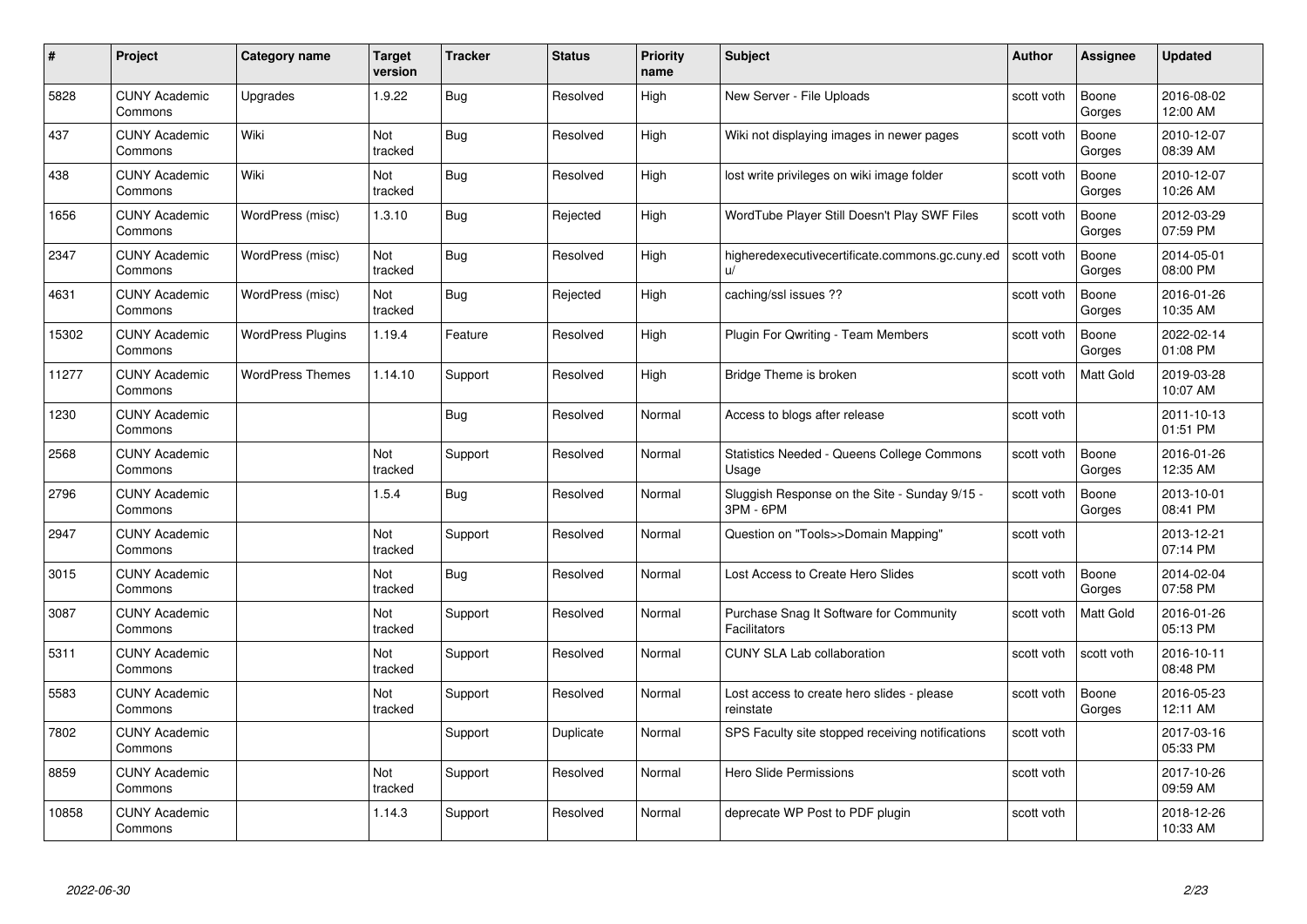| #     | Project                         | <b>Category name</b> | Target<br>version     | <b>Tracker</b> | <b>Status</b> | <b>Priority</b><br>name | <b>Subject</b>                                                                       | Author     | Assignee           | <b>Updated</b>         |
|-------|---------------------------------|----------------------|-----------------------|----------------|---------------|-------------------------|--------------------------------------------------------------------------------------|------------|--------------------|------------------------|
| 11393 | <b>CUNY Academic</b><br>Commons |                      | <b>Not</b><br>tracked | Publicity      | <b>New</b>    | Normal                  | After 1.15 release, ceate a hero slide and post<br>about adding a site to a group    | scott voth | Patrick<br>Sweeney | 2019-05-14<br>10:32 AM |
| 11394 | <b>CUNY Academic</b><br>Commons |                      |                       | Design/UX      | Rejected      | Normal                  | Help Hyperlink and Help homepage                                                     | scott voth |                    | 2019-05-17<br>03:45 PM |
| 14394 | <b>CUNY Academic</b><br>Commons |                      | Not<br>tracked        | Feature        | New           | Normal                  | Commons News Site - redesign                                                         | scott voth | scott voth         | 2021-09-14<br>10:46 AM |
| 16143 | <b>CUNY Academic</b><br>Commons |                      | 1.19.10               | <b>Bug</b>     | Resolved      | Normal                  | Is Commons site down?                                                                | scott voth |                    | 2022-05-24<br>11:17 AM |
| 10839 | <b>CUNY Academic</b><br>Commons | About page           | Not<br>tracked        | Support        | <b>New</b>    | Normal                  | <b>Mission Statement Needs Revision</b>                                              | scott voth | <b>Matt Gold</b>   | 2018-12-26<br>10:58 AM |
| 11532 | <b>CUNY Academic</b><br>Commons | About page           |                       | <b>Bug</b>     | Rejected      | Normal                  | About >> Contact Us sub-tab on homepage                                              | scott voth |                    | 2019-06-16<br>12:04 AM |
| 11346 | <b>CUNY Academic</b><br>Commons | <b>Accessibility</b> | 1.14.11               | Support        | Resolved      | Normal                  | Accessibility issues on Help page                                                    | scott voth |                    | 2019-04-23<br>11:38 AM |
| 13978 | <b>CUNY Academic</b><br>Commons | Accessibility        | 1.18.5                | Support        | Resolved      | Normal                  | WAVE tool throwing language missing or invalid                                       | scott voth | Raymond<br>Hoh     | 2021-02-23<br>11:06 AM |
| 9538  | <b>CUNY Academic</b><br>Commons | Analytics            | Not<br>tracked        | Support        | Resolved      | Normal                  | collecting Google Analytics for mapped Domains                                       | scott voth | Boone<br>Gorges    | 2018-04-27<br>09:23 AM |
| 9750  | <b>CUNY Academic</b><br>Commons | Analytics            | Not<br>tracked        | Support        | Resolved      | Normal                  | MESTC - arabstages.org - google analytics have<br>stopped working after last release | scott voth | scott voth         | 2018-05-11<br>09:34 AM |
| 13502 | <b>CUNY Academic</b><br>Commons | Analytics            | 1.17.7                | Support        | Resolved      | Normal                  | <b>Google Analytics Questions</b>                                                    | scott voth | Boone<br>Gorges    | 2020-11-10<br>10:31 AM |
| 13511 | <b>CUNY Academic</b><br>Commons | Analytics            | 1.17.7                | Support        | Resolved      | Normal                  | Google Analytics 4 tagging                                                           | scott voth | Boone<br>Gorges    | 2020-11-10<br>10:31 AM |
| 16170 | <b>CUNY Academic</b><br>Commons | Blogs (BuddyPress)   | 2.0.1                 | Bug            | Resolved      | Normal                  | duplication of campus                                                                | scott voth | Boone<br>Gorges    | 2022-06-14<br>11:35 AM |
| 403   | <b>CUNY Academic</b><br>Commons | BuddyPress (misc)    | Future<br>release     | Feature        | Duplicate     | Normal                  | Personalization of the Profile Page                                                  | scott voth | Boone<br>Gorges    | 2010-11-22<br>11:32 AM |
| 515   | <b>CUNY Academic</b><br>Commons | BuddyPress (misc)    | 1.2                   | Feature        | Rejected      | Normal                  | TOC, Tags and a Tag Cloud for new BP "wiki-like"<br>plugin                           | scott voth | Boone<br>Gorges    | 2011-02-11<br>05:47 PM |
| 517   | <b>CUNY Academic</b><br>Commons | BuddyPress (misc)    | 1.3                   | Feature        | Resolved      | Normal                  | Image handling for new BP "wiki-like" plugin                                         | scott voth | Boone<br>Gorges    | 2011-06-20<br>11:33 AM |
| 518   | <b>CUNY Academic</b><br>Commons | BuddyPress (misc)    | 1.2                   | Feature        | Resolved      | Normal                  | Search box for new BP "wiki-like" plugin                                             | scott voth | Boone<br>Gorges    | 2011-02-23<br>08:41 AM |
| 529   | <b>CUNY Academic</b><br>Commons | BuddyPress (misc)    | 1.2                   | Feature        | Rejected      | Normal                  | Paste Plain Text icon not working in BP "wiki"<br>plugin                             | scott voth | Boone<br>Gorges    | 2011-02-18<br>01:25 PM |
| 530   | <b>CUNY Academic</b><br>Commons | BuddyPress (misc)    | 1.3                   | Feature        | Rejected      | Normal                  | Automatically generated Page urls for new BP wiki  <br>plugin                        | scott voth | Boone<br>Gorges    | 2011-02-11<br>05:50 PM |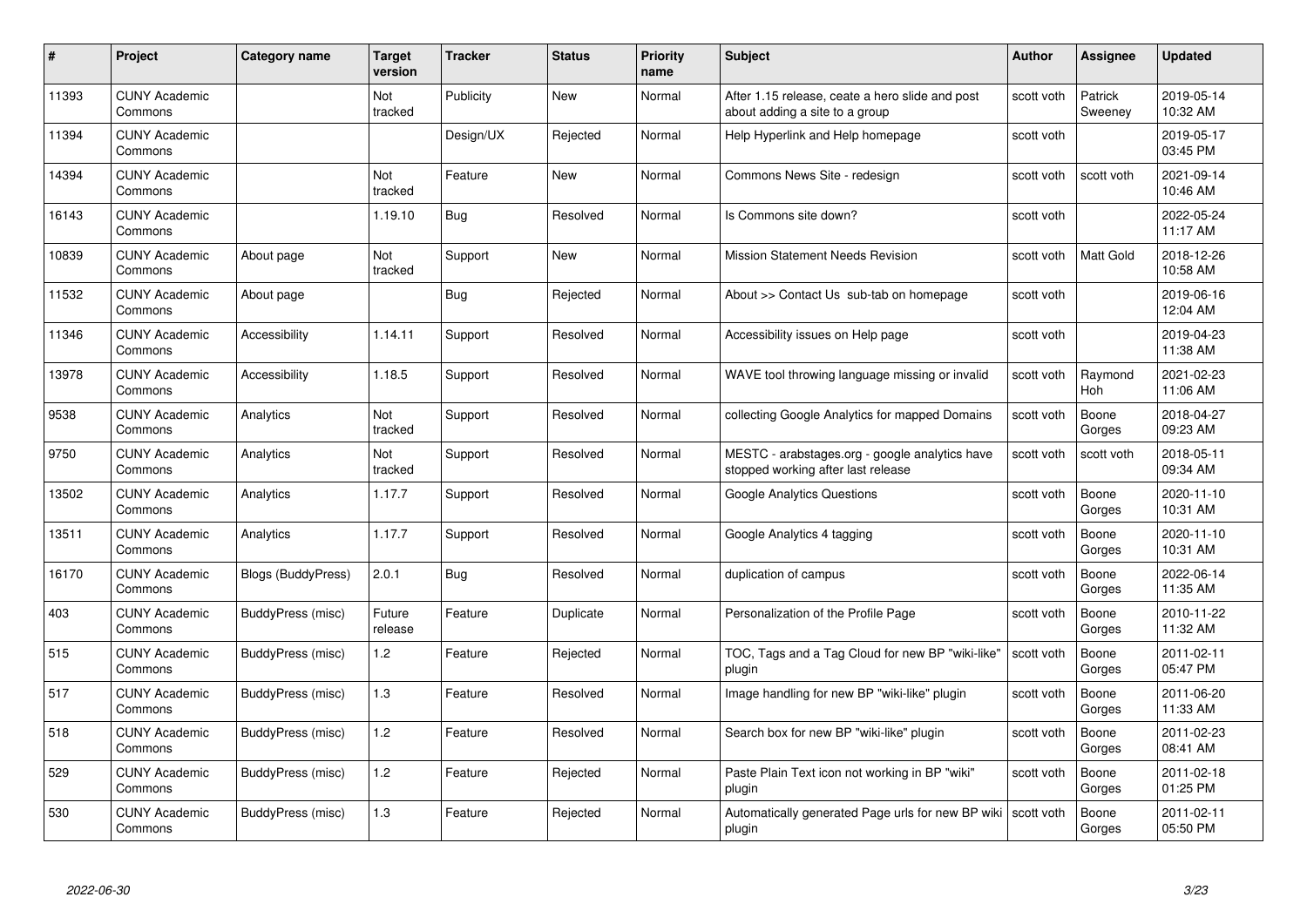| #     | Project                         | <b>Category name</b>   | Target<br>version | <b>Tracker</b> | <b>Status</b> | <b>Priority</b><br>name | <b>Subject</b>                                                                         | <b>Author</b> | <b>Assignee</b> | <b>Updated</b>         |
|-------|---------------------------------|------------------------|-------------------|----------------|---------------|-------------------------|----------------------------------------------------------------------------------------|---------------|-----------------|------------------------|
| 689   | <b>CUNY Academic</b><br>Commons | BuddyPress (misc)      | 1.3               | Bug            | Resolved      | Normal                  | BP-specific custom post types should not be<br>visible to non-admins on Dashboard      | scott voth    | Boone<br>Gorges | 2011-05-17<br>11:13 AM |
| 754   | <b>CUNY Academic</b><br>Commons | BuddyPress (misc)      | 1.3               | Bug            | Resolved      | Normal                  | LaTex parsing on email notifications                                                   | scott voth    | Boone<br>Gorges | 2011-09-14<br>01:28 AM |
| 1208  | <b>CUNY Academic</b><br>Commons | BuddyPress (misc)      | Not<br>tracked    | Feature        | Rejected      | Normal                  | Investigate Mobile Inheritance from BuddyPress<br>Default Theme                        | scott voth    | scott voth      | 2016-01-26<br>10:57 AM |
| 1316  | <b>CUNY Academic</b><br>Commons | BuddyPress (misc)      | 1.2.5             | <b>Bug</b>     | Resolved      | Normal                  | Buddy Press Docs - comments going to email, but<br>not to the Doc                      | scott voth    | Boone<br>Gorges | 2011-11-04<br>12:53 PM |
| 1343  | <b>CUNY Academic</b><br>Commons | BuddyPress (misc)      |                   | Bug            | Rejected      | Normal                  | Display issue on Front Page - Hero slide<br>description overlaying the top left corner | scott voth    |                 | 2011-12-08<br>07:06 PM |
| 1461  | <b>CUNY Academic</b><br>Commons | BuddyPress (misc)      | 1.3.1             | Bug            | Resolved      | Normal                  | Strange Behaviour in the Activity Stream                                               | scott voth    | Boone<br>Gorges | 2011-12-19<br>08:33 AM |
| 1486  | <b>CUNY Academic</b><br>Commons | BuddyPress (misc)      | Not<br>tracked    | Bug            | Resolved      | Normal                  | Blog Tag in Group                                                                      | scott voth    | Boone<br>Gorges | 2011-12-21<br>07:45 AM |
| 1625  | <b>CUNY Academic</b><br>Commons | BuddyPress (misc)      | 1.10              | Feature        | Resolved      | Normal                  | Modify Default Avatar and Assignment Process                                           | scott voth    | Boone<br>Gorges | 2016-02-19<br>12:09 AM |
| 1745  | <b>CUNY Academic</b><br>Commons | BuddyPress (misc)      | Not<br>tracked    | Bug            | Resolved      | Normal                  | Dashboard Access to Create Hero Slides                                                 | scott voth    | Boone<br>Gorges | 2012-03-19<br>04:14 PM |
| 2779  | <b>CUNY Academic</b><br>Commons | BuddyPress (misc)      | 1.5.3             | <b>Bug</b>     | Resolved      | Normal                  | Firefox Issue on Portfolio page when scrolling<br>down                                 | scott voth    | Boone<br>Gorges | 2013-09-19<br>01:52 PM |
| 10225 | CUNY Academic<br>Commons        | <b>BuddyPress Docs</b> | 1.13.8            | Bug            | Resolved      | Normal                  | BuddyPress doc disappeared after being created<br>by Maura Smale                       | scott voth    | Boone<br>Gorges | 2018-08-27<br>09:00 AM |
| 13021 | <b>CUNY Academic</b><br>Commons | <b>BuddyPress Docs</b> |                   | Support        | Resolved      | Normal                  | new group library question                                                             | scott voth    | Boone<br>Gorges | 2020-07-07<br>02:55 PM |
| 13035 | <b>CUNY Academic</b><br>Commons | <b>BuddyPress Docs</b> | 1.17.0            | Support        | Rejected      | Normal                  | Commons 1.17 and BP Docs - TinyMCE options<br>and layout                               | scott voth    | Boone<br>Gorges | 2020-07-14<br>02:21 PM |
| 14994 | <b>CUNY Academic</b><br>Commons | cdev.gc.cuny.edu       | Not<br>tracked    | Support        | In Progress   | Normal                  | Clear Cache on CDEV                                                                    | scott voth    | Raymond<br>Hoh  | 2021-12-07<br>03:51 PM |
| 4580  | <b>CUNY Academic</b><br>Commons | Commons In A Box       | Not<br>tracked    | Support        | Resolved      | Normal                  | Unable to register account on CBOX Demo Site                                           | scott voth    | Boone<br>Gorges | 2015-09-10<br>02:37 PM |
| 7892  | <b>CUNY Academic</b><br>Commons | Commons In A Box       |                   | Bug            | Rejected      | Normal                  | CBOX - Group widget filter links overlap widget<br>title                               | scott voth    | Boone<br>Gorges | 2017-04-04<br>10:16 AM |
| 9745  | <b>CUNY Academic</b><br>Commons | Commons In A Box       | Not<br>tracked    | Support        | Resolved      | Normal                  | Commons in a Box - Query monitor                                                       | scott voth    |                 | 2018-05-09<br>01:24 PM |
| 15507 | <b>CUNY Academic</b><br>Commons | Commons In A Box       | Not<br>tracked    | Support        | Resolved      | Normal                  | <b>CBOX</b>                                                                            | scott voth    | Raymond<br>Hoh  | 2022-03-02<br>02:02 PM |
| 13865 | CUNY Academic<br>Commons        | <b>Commons Profile</b> | 1.18.4            | <b>Bug</b>     | Resolved      | Normal                  | 'Digital Research Tools' profile nav item is cut off                                   | scott voth    | Boone<br>Gorges | 2021-02-09<br>11:05 AM |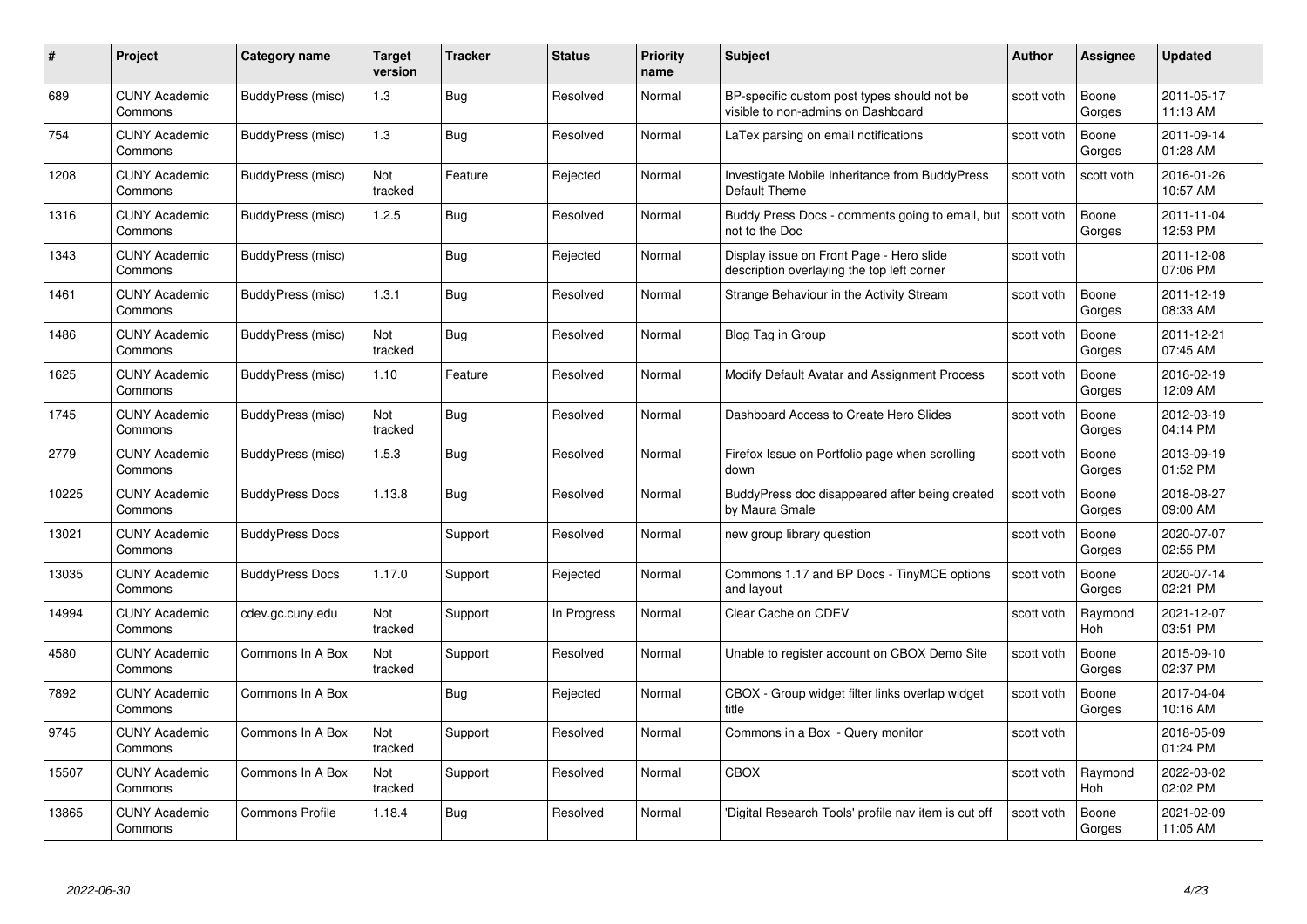| #     | Project                         | Category name          | Target<br>version | <b>Tracker</b> | <b>Status</b> | <b>Priority</b><br>name | <b>Subject</b>                                                                  | Author     | <b>Assignee</b>       | <b>Updated</b>         |
|-------|---------------------------------|------------------------|-------------------|----------------|---------------|-------------------------|---------------------------------------------------------------------------------|------------|-----------------------|------------------------|
| 14733 | <b>CUNY Academic</b><br>Commons | <b>Commons Profile</b> |                   | Support        | Duplicate     | Normal                  | Academic Interests UI                                                           | scott voth | Boone<br>Gorges       | 2021-09-15<br>10:52 PM |
| 15152 | <b>CUNY Academic</b><br>Commons | <b>Commons Profile</b> | 1.19.1            | Bug            | Resolved      | Normal                  | padding missing on Commons Profile                                              | scott voth | Boone<br>Gorges       | 2022-01-11<br>04:41 PM |
| 15185 | <b>CUNY Academic</b><br>Commons | <b>Commons Profile</b> | 1.19.2            | Support        | Resolved      | Normal                  | Change "Edit Profile" button to "Edit Public Profile"                           | scott voth | Boone<br>Gorges       | 2022-01-25<br>11:33 AM |
| 2287  | <b>CUNY Academic</b><br>Commons | commonsinabox.org      | Not<br>tracked    | <b>Bug</b>     | Resolved      | Normal                  | User reports he added an entry to the Help &<br>Support Forum - but it was lost | scott voth | Boone<br>Gorges       | 2012-11-21<br>11:27 PM |
| 2316  | <b>CUNY Academic</b><br>Commons | commonsinabox.org      | Not<br>tracked    | Bug            | Resolved      | Normal                  | Commonsinabox.org - group forum - can't access<br>second page of forum posts    | scott voth | Boone<br>Gorges       | 2012-12-03<br>11:57 AM |
| 2435  | <b>CUNY Academic</b><br>Commons | commonsinabox.org      |                   | Bug            | Resolved      | Normal                  | commonsinabox.org - media upload file types                                     | scott voth | Boone<br>Gorges       | 2013-02-13<br>09:58 PM |
| 2484  | <b>CUNY Academic</b><br>Commons | commonsinabox.org      |                   | Bug            | Resolved      | Normal                  | Forum posts are vanishing - can only view last few<br>on Help & Support         | scott voth | Boone<br>Gorges       | 2013-03-01<br>11:19 AM |
| 2490  | <b>CUNY Academic</b><br>Commons | commonsinabox.org      |                   | Feature        | Duplicate     | Normal                  | Search Functionality on CommonsinaBox.org                                       | scott voth |                       | 2013-02-27<br>09:37 PM |
| 2518  | <b>CUNY Academic</b><br>Commons | commonsinabox.org      | Not<br>tracked    | Bug            | Resolved      | Normal                  | Lost Access to Upload image files on<br>CommonsinaBox.org                       | scott voth | Boone<br>Gorges       | 2013-03-20<br>01:57 PM |
| 2561  | <b>CUNY Academic</b><br>Commons | commonsinabox.org      | Not<br>tracked    | <b>Bug</b>     | Resolved      | Normal                  | CSS Issues on Commonsinabox.org                                                 | scott voth | Boone<br>Gorges       | 2013-05-16<br>03:31 PM |
| 2585  | <b>CUNY Academic</b><br>Commons | commonsinabox.org      | Not<br>tracked    | Bug            | Resolved      | Normal                  | commonsinbox.org - no "site features" option                                    | scott voth | Boone<br>Gorges       | 2013-05-21<br>09:15 PM |
| 2631  | <b>CUNY Academic</b><br>Commons | commonsinabox.org      | Not<br>tracked    | <b>Bug</b>     | Resolved      | Normal                  | Bullet Points don't display in Forum posts on<br>CBOX.org                       | scott voth | Boone<br>Gorges       | 2014-05-01<br>08:11 PM |
| 2633  | <b>CUNY Academic</b><br>Commons | commonsinabox.org      | Not<br>tracked    | <b>Bug</b>     | Resolved      | Normal                  | Mentions in CBOX.org                                                            | scott voth | Boone<br>Gorges       | 2014-05-01<br>08:12 PM |
| 3549  | <b>CUNY Academic</b><br>Commons | commonsinabox.org      | Not<br>tracked    | Support        | Rejected      | Normal                  | Spam on CBOX.org                                                                | scott voth |                       | 2014-10-15<br>12:10 AM |
| 3841  | <b>CUNY Academic</b><br>Commons | commonsinabox.org      | Not<br>tracked    | Bug            | Resolved      | Normal                  | CBOX.org Registration Plugin Not Working                                        | scott voth | Boone<br>Gorges       | 2016-01-26<br>03:27 PM |
| 6184  | <b>CUNY Academic</b><br>Commons | commonsinabox.org      | Not<br>tracked    | <b>Bug</b>     | Resolved      | Normal                  | <b>CBOX Confirm User Registration plugin</b>                                    | scott voth | Raymond<br><b>Hoh</b> | 2018-09-12<br>01:50 PM |
| 7343  | <b>CUNY Academic</b><br>Commons | commonsinabox.org      | Not<br>tracked    | Bug            | Resolved      | Normal                  | commonsinabox.org - unable to access backend                                    | scott voth |                       | 2017-01-06<br>11:58 AM |
| 9707  | <b>CUNY Academic</b><br>Commons | commonsinabox.org      |                   | Support        | Resolved      | Normal                  | CommonsinaBox.org DEV admin not responding                                      | scott voth |                       | 2018-05-07<br>10:38 AM |
| 10226 | <b>CUNY Academic</b><br>Commons | Courses                | Future<br>release | Feature        | <b>New</b>    | Normal                  | Add "My Courses" to drop down list                                              | scott voth | Boone<br>Gorges       | 2021-11-19<br>12:42 PM |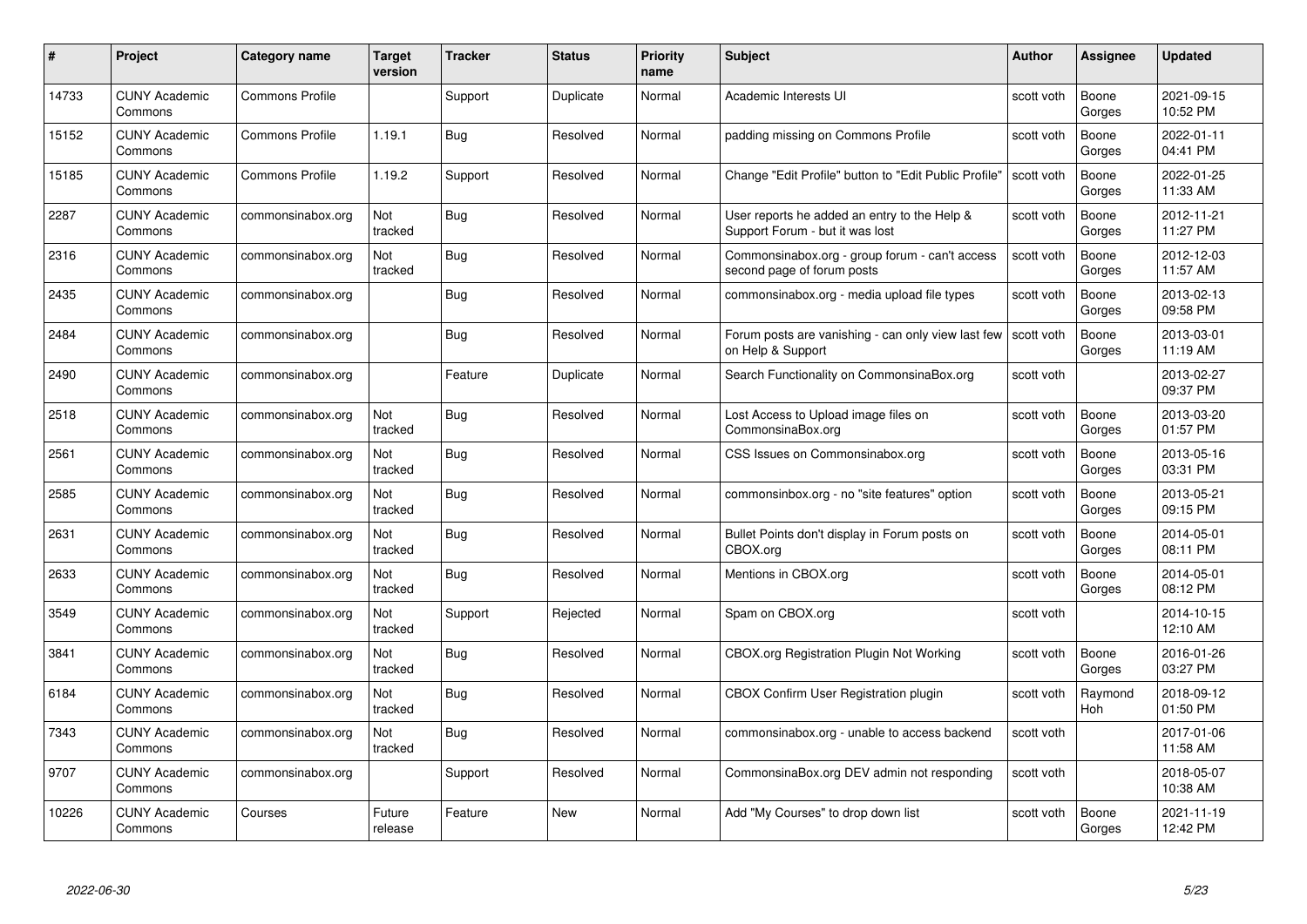| #     | Project                         | Category name  | <b>Target</b><br>version | <b>Tracker</b> | <b>Status</b> | <b>Priority</b><br>name | <b>Subject</b>                                                            | <b>Author</b> | Assignee         | <b>Updated</b>         |
|-------|---------------------------------|----------------|--------------------------|----------------|---------------|-------------------------|---------------------------------------------------------------------------|---------------|------------------|------------------------|
| 11298 | <b>CUNY Academic</b><br>Commons | Courses        | 1.16                     | Feature        | Resolved      | Normal                  | Explore Ways to Make the "Courses" tab More<br>Interesting                | scott voth    | Boone<br>Gorges  | 2019-12-04<br>10:51 AM |
| 14437 | <b>CUNY Academic</b><br>Commons | Courses        | 1.19.0                   | Bug            | Resolved      | Normal                  | Deleted Sites Show Up On Courses Tab                                      | scott voth    | Boone<br>Gorges  | 2022-01-04<br>12:04 PM |
| 3604  | <b>CUNY Academic</b><br>Commons | cuny.is        |                          | Support        | Resolved      | Normal                  | LLJournal CUNY.IS request                                                 | scott voth    | Sarah<br>Morgano | 2014-10-26<br>05:47 PM |
| 6110  | <b>CUNY Academic</b><br>Commons | cuny.is        |                          | Support        | Resolved      | Normal                  | cuny.is Request                                                           | scott voth    | Sarah<br>Morgano | 2016-10-03<br>03:03 AM |
| 8876  | <b>CUNY Academic</b><br>Commons | cuny.is        | 1.12.1                   | <b>Bug</b>     | Resolved      | Normal                  | Groups cannot select cuny is URL that matches<br>their group slug exactly | scott voth    | Boone<br>Gorges  | 2017-11-01<br>03:06 PM |
| 4841  | <b>CUNY Academic</b><br>Commons | Design         | Future<br>release        | Bug            | Rejected      | Normal                  | Font style on "Friends" Page seems different                              | scott voth    | Boone<br>Gorges  | 2015-11-03<br>07:40 AM |
| 15151 | <b>CUNY Academic</b><br>Commons | Design         | 1.19.7                   | Support        | Resolved      | Normal                  | Commons Main Navigation does not show which<br>tab you are on             | scott voth    | Sara<br>Cannon   | 2022-04-12<br>11:31 AM |
| 11173 | <b>CUNY Academic</b><br>Commons | Documentation  |                          | Support        | Resolved      | Normal                  | <b>Accessibility Checker</b>                                              | scott voth    | Boone<br>Gorges  | 2019-02-26<br>11:00 PM |
| 11495 | <b>CUNY Academic</b><br>Commons | Documentation  | Not<br>tracked           | Documentation  | Resolved      | Normal                  | New Member Intro Page                                                     | scott voth    | scott voth       | 2020-05-14<br>01:12 PM |
| 11974 | <b>CUNY Academic</b><br>Commons | Documentation  |                          | Feature        | Resolved      | Normal                  | Help tracking down documentation on JetPack                               | scott voth    | scott voth       | 2019-10-12<br>01:08 PM |
| 3082  | <b>CUNY Academic</b><br>Commons | Domain Mapping | Not<br>tracked           | Support        | Resolved      | Normal                  | Domain Mapping Request - Ruth O'Brien                                     | scott voth    | Boone<br>Gorges  | 2014-03-05<br>07:16 PM |
| 3120  | <b>CUNY Academic</b><br>Commons | Domain Mapping | Not<br>tracked           | Support        | Rejected      | Normal                  | Domain Mapping Request from Paul Julian Smith                             | scott voth    | Boone<br>Gorges  | 2016-01-26<br>12:41 AM |
| 3182  | <b>CUNY Academic</b><br>Commons | Domain Mapping | Not<br>tracked           | Support        | Resolved      | Normal                  | domain mapping request - muphyinstituteblog.org                           | scott voth    | <b>Matt Gold</b> | 2014-05-01<br>01:12 PM |
| 3199  | <b>CUNY Academic</b><br>Commons | Domain Mapping |                          | Support        | Resolved      | Normal                  | domain mapping request - bethanyholmstrom.net                             | scott voth    | Boone<br>Gorges  | 2014-05-08<br>02:40 PM |
| 3269  | <b>CUNY Academic</b><br>Commons | Domain Mapping | Not<br>tracked           | Support        | Resolved      | Normal                  | Domain mapping request - Natascia Boeri                                   | scott voth    | Boone<br>Gorges  | 2015-11-30<br>03:17 PM |
| 3423  | <b>CUNY Academic</b><br>Commons | Domain Mapping | Not<br>tracked           | Support        | Resolved      | Normal                  | bkpublicscholars.org Domain Mapping Request                               | scott voth    | Boone<br>Gorges  | 2016-01-26<br>12:08 PM |
| 3446  | <b>CUNY Academic</b><br>Commons | Domain Mapping |                          | Support        | Rejected      | Normal                  | bkpublicscholars.org Domain Mapping Request<br>not working?               | scott voth    |                  | 2014-09-05<br>09:39 AM |
| 3478  | <b>CUNY Academic</b><br>Commons | Domain Mapping | 1.7.2                    | Feature        | Resolved      | Normal                  | Google Analytics and Mapped Domains                                       | scott voth    | scott voth       | 2014-11-02<br>09:43 AM |
| 3539  | <b>CUNY Academic</b><br>Commons | Domain Mapping | Not<br>tracked           | Support        | Resolved      | Normal                  | Domain Mapping Request for ACERT                                          | scott voth    | Boone<br>Gorges  | 2015-11-30<br>03:15 PM |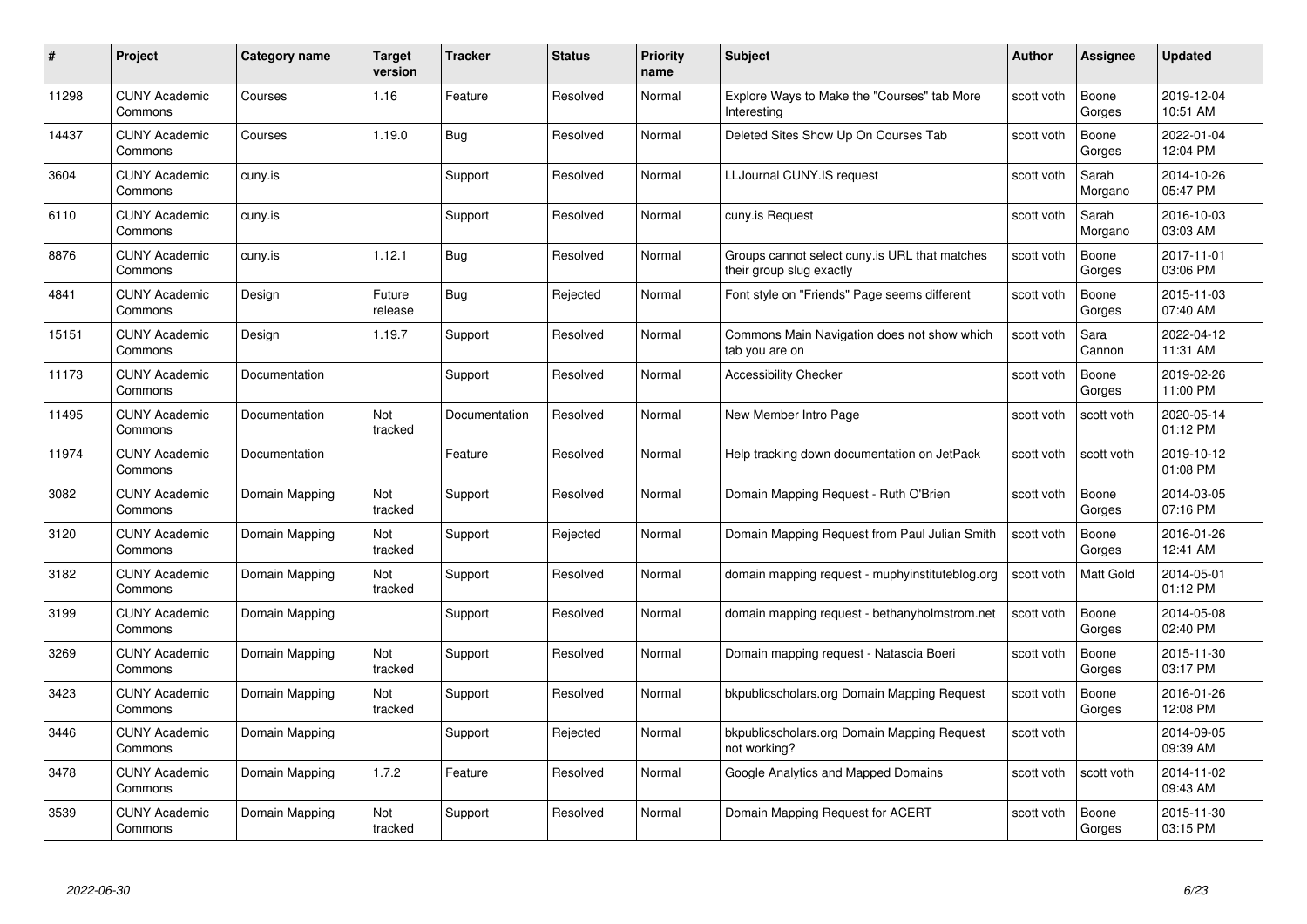| #     | Project                         | Category name  | Target<br>version | <b>Tracker</b> | <b>Status</b> | <b>Priority</b><br>name | <b>Subject</b>                                                                 | <b>Author</b> | <b>Assignee</b>  | <b>Updated</b>         |
|-------|---------------------------------|----------------|-------------------|----------------|---------------|-------------------------|--------------------------------------------------------------------------------|---------------|------------------|------------------------|
| 3603  | <b>CUNY Academic</b><br>Commons | Domain Mapping | Not<br>tracked    | Support        | Resolved      | Normal                  | Domain Mapping Request - CERG                                                  | scott voth    | scott voth       | 2014-11-19<br>04:28 PM |
| 3621  | <b>CUNY Academic</b><br>Commons | Domain Mapping | Not<br>tracked    | Support        | Resolved      | Normal                  | Question - Google Analytics, Mapped Domains,<br>and WP-Google-Analytics plugin | scott voth    |                  | 2015-04-01<br>09:16 PM |
| 3635  | <b>CUNY Academic</b><br>Commons | Domain Mapping | Not<br>tracked    | Support        | Resolved      | Normal                  | Domain Mapping Request - Keith Miyake                                          | scott voth    | Matt Gold        | 2014-11-10<br>08:15 PM |
| 4571  | <b>CUNY Academic</b><br>Commons | Domain Mapping | Not<br>tracked    | Support        | Resolved      | Normal                  | Domain Mapping Request - Courtney Drayer                                       | scott voth    | Matt Gold        | 2015-09-16<br>05:19 PM |
| 4795  | <b>CUNY Academic</b><br>Commons | Domain Mapping | Not<br>tracked    | Support        | Resolved      | Normal                  | Revert Domain Mapping for<br>http://bkpublicscholars.org/                      | scott voth    | Boone<br>Gorges  | 2015-11-01<br>05:33 PM |
| 4902  | <b>CUNY Academic</b><br>Commons | Domain Mapping | Not<br>tracked    | Support        | Resolved      | Normal                  | domain mapping request - Patrick Sweeney                                       | scott voth    | Boone<br>Gorges  | 2015-12-07<br>01:32 AM |
| 4954  | <b>CUNY Academic</b><br>Commons | Domain Mapping | Not<br>tracked    | Support        | Resolved      | Normal                  | domain mapping request - Talia Schaffer                                        | scott voth    | Boone<br>Gorges  | 2015-12-07<br>01:24 AM |
| 5096  | <b>CUNY Academic</b><br>Commons | Domain Mapping | Not<br>tracked    | Support        | Resolved      | Normal                  | Domain Mapping Request: Lauren Spradlin                                        | scott voth    | scott voth       | 2020-01-21<br>07:30 PM |
| 5344  | <b>CUNY Academic</b><br>Commons | Domain Mapping | Not<br>tracked    | Support        | Resolved      | Normal                  | Domain Mapping Request - Bijan Kimiagar                                        | scott voth    | scott voth       | 2016-03-31<br>10:52 PM |
| 5511  | <b>CUNY Academic</b><br>Commons | Domain Mapping | Not<br>tracked    | Support        | Resolved      | Normal                  | Domain Mapping Request - Artem Altman                                          | scott voth    | scott voth       | 2016-06-16<br>09:46 PM |
| 5617  | <b>CUNY Academic</b><br>Commons | Domain Mapping | Not<br>tracked    | Support        | Resolved      | Normal                  | Domain Mapping Issue - Paul Herbert                                            | scott voth    | Boone<br>Gorges  | 2016-05-30<br>12:04 PM |
| 6134  | <b>CUNY Academic</b><br>Commons | Domain Mapping | Not<br>tracked    | Support        | Abandoned     | Normal                  | domain mapping - mellon faculty diversity                                      | scott voth    | scott voth       | 2017-03-26<br>11:22 AM |
| 6135  | <b>CUNY Academic</b><br>Commons | Domain Mapping | Not<br>tracked    | Support        | Resolved      | Normal                  | domain mapping - Patrick Sweeney                                               | scott voth    | <b>Matt Gold</b> | 2016-10-12<br>11:41 AM |
| 6383  | <b>CUNY Academic</b><br>Commons | Domain Mapping | Not<br>tracked    | Support        | Resolved      | Normal                  | Domain Mapping request - Azriel Genack                                         | scott voth    | Boone<br>Gorges  | 2016-10-21<br>03:48 PM |
| 6905  | <b>CUNY Academic</b><br>Commons | Domain Mapping | Not<br>tracked    | Support        | Rejected      | Normal                  | domain mapping - Approaching Dance conference                                  | scott voth    | Boone<br>Gorges  | 2017-11-15<br>11:09 AM |
| 8624  | <b>CUNY Academic</b><br>Commons | Domain Mapping | Not<br>tracked    | Support        | Resolved      | Normal                  | domain mapping request                                                         | scott voth    | Boone<br>Gorges  | 2017-10-05<br>12:50 PM |
| 9794  | <b>CUNY Academic</b><br>Commons | Domain Mapping | Not<br>tracked    | Support        | Resolved      | Normal                  | domain Mapping request - Joseph Reynolds Van<br>Der Naald                      | scott voth    | Boone<br>Gorges  | 2018-05-22<br>01:54 PM |
| 10180 | <b>CUNY Academic</b><br>Commons | Domain Mapping | 1.13.8            | Support        | Resolved      | Normal                  | domain mapping request - Kelle Cruz                                            | scott voth    | Matt Gold        | 2018-08-29<br>03:23 PM |
| 10528 | CUNY Academic<br>Commons        | Domain Mapping |                   | Support        | Rejected      | Normal                  | domain Mapping request for Kelly Josephs Baker                                 | scott voth    |                  | 2018-10-15<br>11:20 AM |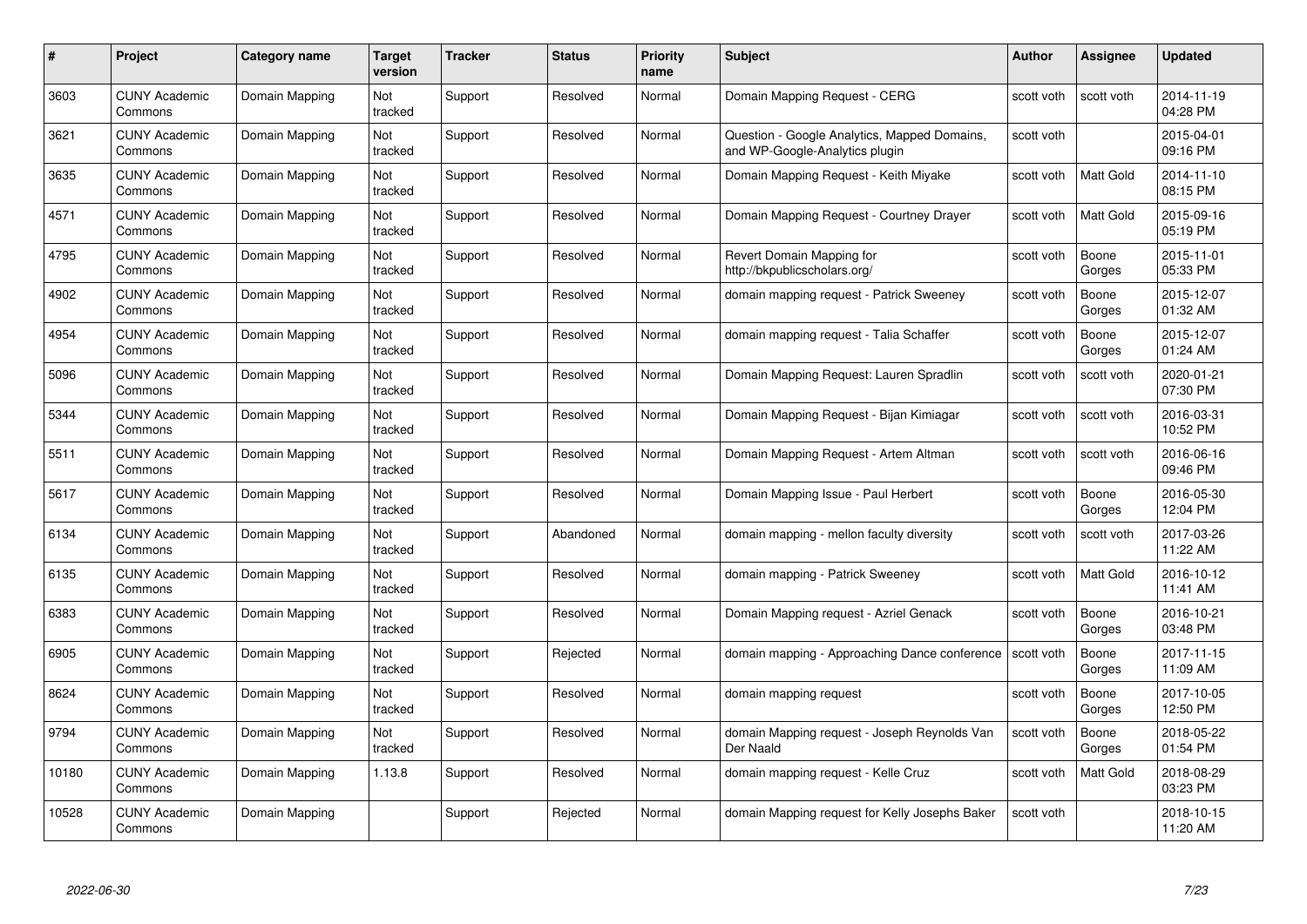| #     | Project                         | <b>Category name</b> | Target<br>version | <b>Tracker</b> | <b>Status</b>        | <b>Priority</b><br>name | <b>Subject</b>                                         | <b>Author</b> | <b>Assignee</b>       | <b>Updated</b>         |
|-------|---------------------------------|----------------------|-------------------|----------------|----------------------|-------------------------|--------------------------------------------------------|---------------|-----------------------|------------------------|
| 10796 | <b>CUNY Academic</b><br>Commons | Domain Mapping       | Not<br>tracked    | Support        | Resolved             | Normal                  | domain mapping request - BMCC OER                      | scott voth    | <b>Matt Gold</b>      | 2018-12-06<br>07:47 PM |
| 10860 | <b>CUNY Academic</b><br>Commons | Domain Mapping       | Not<br>tracked    | Support        | Resolved             | Normal                  | domain mapping for Leah Feder                          | scott voth    | Matt Gold             | 2019-01-10<br>01:37 PM |
| 10982 | <b>CUNY Academic</b><br>Commons | Domain Mapping       | Not<br>tracked    | Support        | Reporter<br>Feedback | Normal                  | <b>CNAME</b> question                                  | scott voth    |                       | 2019-01-22<br>04:29 PM |
| 11190 | <b>CUNY Academic</b><br>Commons | Domain Mapping       |                   | Support        | Resolved             | Normal                  | Domain Mapping Request - Kate Culkin                   | scott voth    | Boone<br>Gorges       | 2019-03-16<br>10:01 AM |
| 11493 | CUNY Academic<br>Commons        | Domain Mapping       | Not<br>tracked    | Support        | Reporter<br>Feedback | Normal                  | Domain Mapping Request - Talia Schaffer                | scott voth    | Matt Gold             | 2019-08-06<br>08:39 AM |
| 11629 | <b>CUNY Academic</b><br>Commons | Domain Mapping       | Not<br>tracked    | Support        | Resolved             | Normal                  | domain mapping request                                 | scott voth    | Raymond<br>Hoh        | 2019-07-17<br>10:22 AM |
| 11632 | <b>CUNY Academic</b><br>Commons | Domain Mapping       | Not<br>tracked    | Support        | Resolved             | Normal                  | domain mapping request mckinniburg.com                 | scott voth    | Raymond<br>Hoh        | 2019-07-17<br>10:22 AM |
| 11764 | <b>CUNY Academic</b><br>Commons | Domain Mapping       | Not<br>tracked    | Support        | Resolved             | Normal                  | Domain Mapping request for literarybronx.com           | scott voth    | Boone<br>Gorges       | 2019-08-21<br>05:28 PM |
| 12236 | <b>CUNY Academic</b><br>Commons | Domain Mapping       | Not<br>tracked    | Support        | Resolved             | Normal                  | domain mapping request - johnbrenkman.com              | scott voth    | Matt Gold             | 2019-12-27<br>09:32 AM |
| 2246  | <b>CUNY Academic</b><br>Commons | Domain Mapping       | Not<br>tracked    | Support        | Resolved             | Normal                  | domain mapping - Sam Neylon                            | scott voth    | Lihua Wang            | 2020-01-06<br>10:55 AM |
| 12313 | CUNY Academic<br>Commons        | Domain Mapping       | Not<br>tracked    | Support        | Duplicate            | Normal                  | domain mapping - laurenspradlin.info                   | scott voth    | Matt Gold             | 2020-01-21<br>06:02 PM |
| 12407 | <b>CUNY Academic</b><br>Commons | Domain Mapping       | Not<br>tracked    | Support        | Resolved             | Normal                  | Domain Mapping - district15parproject.org              | scott voth    | Lihua Wang            | 2020-02-14<br>10:38 AM |
| 12878 | <b>CUNY Academic</b><br>Commons | Domain Mapping       | Not<br>tracked    | Support        | Resolved             | Normal                  | Domain Mapping request - Lidia Hernandez Tapia         | scott voth    | <b>Matt Gold</b>      | 2020-06-05<br>12:58 PM |
| 12924 | <b>CUNY Academic</b><br>Commons | Domain Mapping       | Not<br>tracked    | Support        | Resolved             | Normal                  | Domain Mapping request - Sam Phillips                  | scott voth    | Boone<br>Gorges       | 2020-06-12<br>03:29 PM |
| 13004 | <b>CUNY Academic</b><br>Commons | Domain Mapping       | Not<br>tracked    | Bug            | Resolved             | Normal                  | Domain Mapping request - Wole                          | scott voth    | Matt Gold             | 2020-07-07<br>12:02 PM |
| 13374 | <b>CUNY Academic</b><br>Commons | Domain Mapping       |                   | Support        | Resolved             | Normal                  | domain mapping question                                | scott voth    |                       | 2020-10-01<br>01:10 PM |
| 13379 | <b>CUNY Academic</b><br>Commons | Domain Mapping       | Not<br>tracked    | Support        | Resolved             | Normal                  | Commenting issue with Mapped Domain (Using<br>Jetpack) | scott voth    | Raymond<br><b>Hoh</b> | 2020-10-13<br>10:02 AM |
| 13407 | <b>CUNY Academic</b><br>Commons | Domain Mapping       | Not<br>tracked    | Support        | Resolved             | Normal                  | Remove domain mapping for sexgenlab.org                | scott voth    |                       | 2020-09-30<br>11:35 AM |
| 13440 | CUNY Academic<br>Commons        | Domain Mapping       | Not<br>tracked    | Support        | Resolved             | Normal                  | Domain mapping for morrisjustice.org                   | scott voth    | <b>Matt Gold</b>      | 2020-10-13<br>02:54 PM |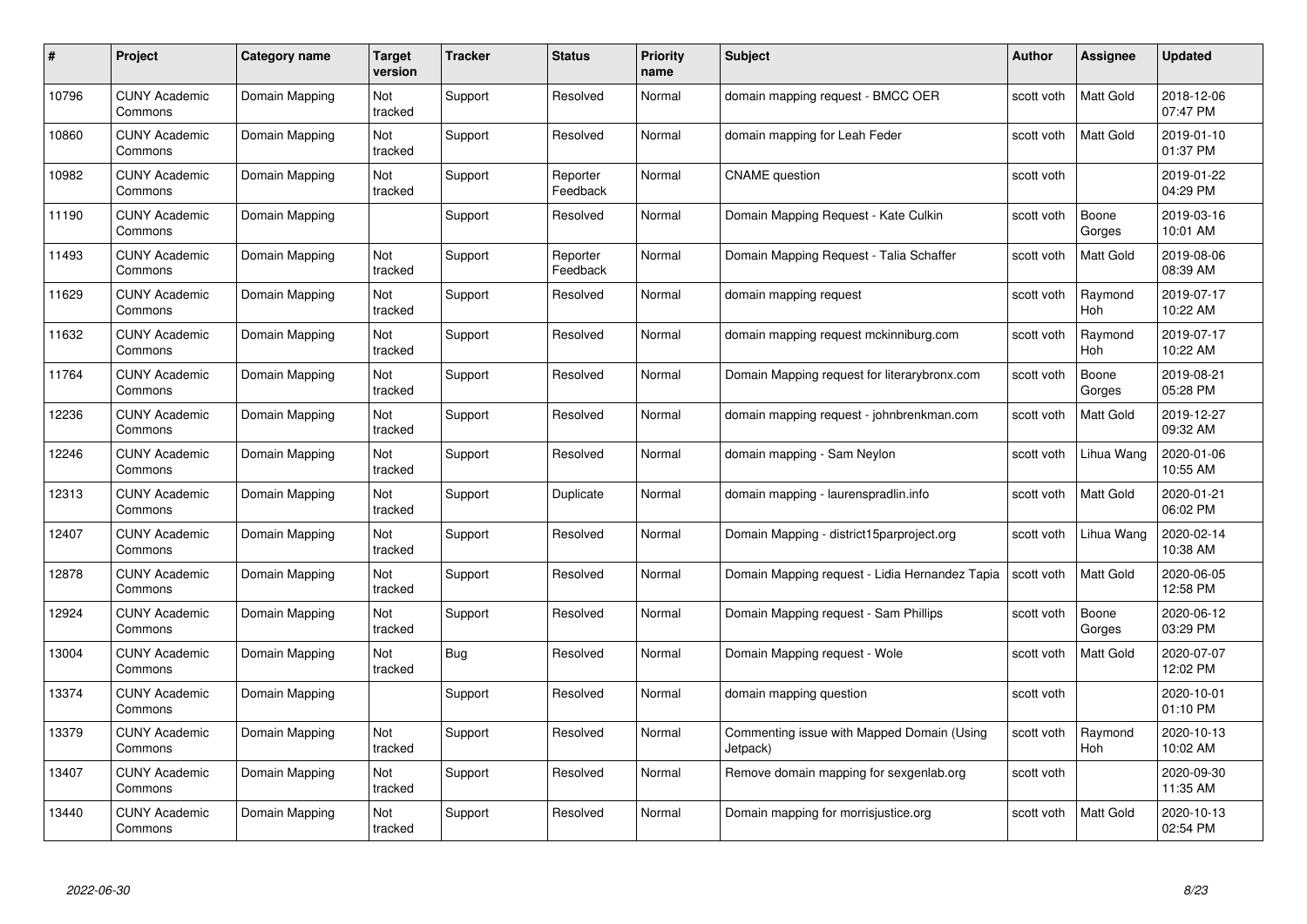| #     | Project                         | <b>Category name</b>       | Target<br>version | <b>Tracker</b> | <b>Status</b> | <b>Priority</b><br>name | <b>Subject</b>                                                                          | <b>Author</b> | <b>Assignee</b>       | <b>Updated</b>         |
|-------|---------------------------------|----------------------------|-------------------|----------------|---------------|-------------------------|-----------------------------------------------------------------------------------------|---------------|-----------------------|------------------------|
| 13924 | <b>CUNY Academic</b><br>Commons | Domain Mapping             | Not<br>tracked    | Support        | Resolved      | Normal                  | domain mapping - cunyhumanitiesalliance.org                                             | scott voth    | Boone<br>Gorges       | 2021-02-02<br>05:39 PM |
| 14452 | <b>CUNY Academic</b><br>Commons | Domain Mapping             | Not<br>tracked    | Support        | Resolved      | Normal                  | domain mapping - hilarieashton.com                                                      | scott voth    | Boone<br>Gorges       | 2021-05-17<br>10:46 AM |
| 15223 | <b>CUNY Academic</b><br>Commons | Domain Mapping             | Not<br>tracked    | Support        | Resolved      | Normal                  | domain mapping - preludenyc.org                                                         | scott voth    | Boone<br>Gorges       | 2022-02-02<br>02:24 PM |
| 15253 | <b>CUNY Academic</b><br>Commons | Domain Mapping             | Not<br>tracked    | Support        | Resolved      | Normal                  | domain mapping - segal film festival                                                    | scott voth    | <b>Matt Gold</b>      | 2022-02-04<br>11:29 AM |
| 15395 | <b>CUNY Academic</b><br>Commons | Domain Mapping             | 1.19.5            | Support        | Resolved      | Normal                  | Domain Mapping - Queens College Department of<br><b>Urban Studies</b>                   | scott voth    | Boone<br>Gorges       | 2022-02-22<br>11:40 AM |
| 15626 | <b>CUNY Academic</b><br>Commons | Domain Mapping             | Not<br>tracked    | Support        | Resolved      | Normal                  | domain mapping - Jason tougaw                                                           | scott voth    | Boone<br>Gorges       | 2022-03-15<br>02:10 PM |
| 15833 | <b>CUNY Academic</b><br>Commons | Domain Mapping             | 1.19.7            | Support        | Resolved      | Normal                  | <b>Block Editor Preview in Chrome</b>                                                   | scott voth    | Raymond<br>Hoh        | 2022-04-07<br>06:05 PM |
| 15965 | <b>CUNY Academic</b><br>Commons | Domain Mapping             | Not<br>tracked    | Support        | Resolved      | Normal                  | Domain Mapping - Joseph van der Naald                                                   | scott voth    | Boone<br>Gorges       | 2022-04-29<br>04:06 PM |
| 16167 | <b>CUNY Academic</b><br>Commons | Domain Mapping             |                   | Bug            | Resolved      | Normal                  | qcurban.org/loading issue                                                               | scott voth    | Boone<br>Gorges       | 2022-05-26<br>03:29 PM |
| 16227 | <b>CUNY Academic</b><br>Commons | Domain Mapping             | Not<br>tracked    | Support        | Resolved      | Normal                  | domain mapping - Sruthi Atmakur-Javdekar                                                | scott voth    | Matt Gold             | 2022-06-15<br>02:34 PM |
| 16316 | <b>CUNY Academic</b><br>Commons | Domain Mapping             | Not<br>tracked    | Support        | Resolved      | Normal                  | remove domain mapping for qcurban.org                                                   | scott voth    | Raymond<br>Hoh        | 2022-06-29<br>03:39 PM |
| 3395  | <b>CUNY Academic</b><br>Commons | <b>Email Notifications</b> | Not<br>tracked    | <b>Bug</b>     | Rejected      | Normal                  | email notification not received                                                         | scott voth    | Boone<br>Gorges       | 2016-01-26<br>12:05 PM |
| 6536  | <b>CUNY Academic</b><br>Commons | <b>Email Notifications</b> | 1.10              | Bug            | Resolved      | Normal                  | HTML not rendering (Sunday, 12:30 - 1:15PM) -<br>Commons 1.10 Testing                   | scott voth    | Raymond<br>Hoh        | 2016-11-07<br>10:49 AM |
| 10051 | <b>CUNY Academic</b><br>Commons | <b>Email Notifications</b> | 1.13.8            | Bug            | Resolved      | Normal                  | Tweets and email notifications are not being<br>generated from posts on OpenAtCUNY site | scott voth    | Raymond<br>Hoh        | 2018-08-28<br>12:08 PM |
| 1237  | CUNY Academic<br>Commons        | Events                     | 1.8               | Feature        | Resolved      | Normal                  | Develop Commons Calendar of Events Plugin                                               | scott voth    | Boone<br>Gorges       | 2016-02-15<br>11:19 PM |
| 4438  | <b>CUNY Academic</b><br>Commons | Events                     | Future<br>release | Bug            | Assigned      | Normal                  | Events Calendar - Export Recurring Events                                               | scott voth    | Daniel Jones          | 2016-05-23<br>04:25 PM |
| 4524  | <b>CUNY Academic</b><br>Commons | Events                     | 1.9               | Feature        | Resolved      | Normal                  | Create a iCal Feed for Events Calendar                                                  | scott voth    | Raymond<br><b>Hoh</b> | 2015-11-09<br>12:55 PM |
| 6539  | <b>CUNY Academic</b><br>Commons | Events                     | 1.10              | Bug            | Resolved      | Normal                  | Event Room numbers don't seem to be persisted<br>Commons 1.10 testing                   | scott voth    | Boone<br>Gorges       | 2016-10-31<br>04:23 PM |
| 11531 | CUNY Academic<br>Commons        | Events                     | Future<br>release | Feature        | <b>New</b>    | Normal                  | Main Events calendar should include non-public<br>events that user has access to        | scott voth    | Boone<br>Gorges       | 2019-06-11<br>10:00 AM |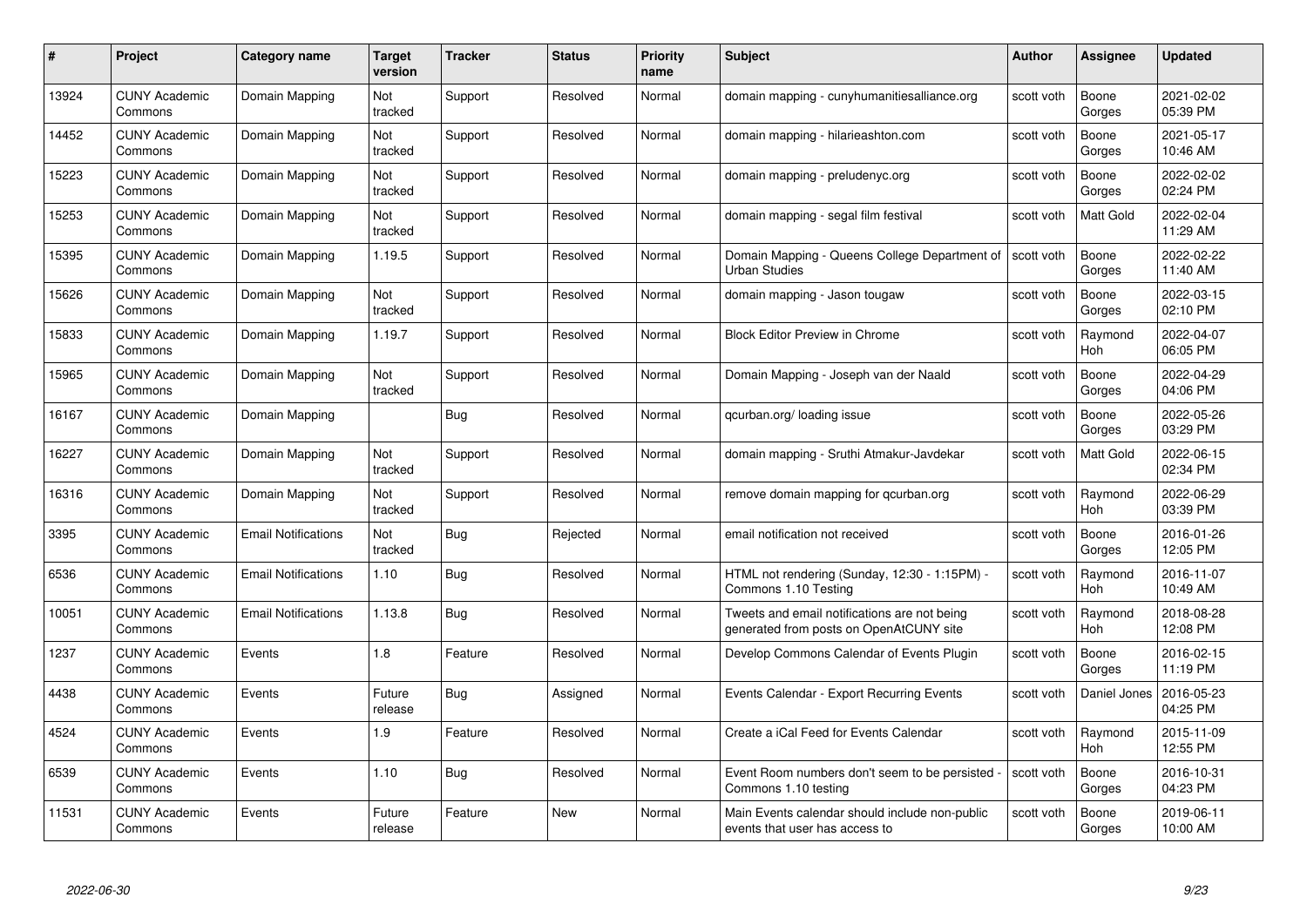| #     | Project                         | <b>Category name</b> | Target<br>version | <b>Tracker</b> | <b>Status</b> | Priority<br>name | <b>Subject</b>                                                                     | <b>Author</b> | <b>Assignee</b>       | <b>Updated</b>         |
|-------|---------------------------------|----------------------|-------------------|----------------|---------------|------------------|------------------------------------------------------------------------------------|---------------|-----------------------|------------------------|
| 12147 | <b>CUNY Academic</b><br>Commons | Events               |                   | Support        | Duplicate     | Normal           | Changes to the Events Calendar "subscribe"<br>interface                            | scott voth    | Raymond<br><b>Hoh</b> | 2020-11-05<br>06:00 PM |
| 12154 | <b>CUNY Academic</b><br>Commons | Events               | 1.16.4            | <b>Bug</b>     | Rejected      | Normal           | personal events calendar                                                           | scott voth    | Raymond<br>Hoh        | 2020-01-14<br>12:57 PM |
| 3964  | <b>CUNY Academic</b><br>Commons | Group Announcments   | 1.8.17            | Bug            | Resolved      | Normal           | There was a problem" error when posting<br>Group Announcement                      | scott voth    | Boone<br>Gorges       | 2015-11-18<br>05:45 PM |
| 1173  | <b>CUNY Academic</b><br>Commons | Group Blogs          | 1.17.0            | Support        | Resolved      | Normal           | Avatars for group blogs should fall back on group<br>avatar, not admin user's      | scott voth    | Raymond<br><b>Hoh</b> | 2020-07-14<br>01:05 PM |
| 11754 | <b>CUNY Academic</b><br>Commons | <b>Group Files</b>   | Not<br>tracked    | Support        | Resolved      | Normal           | Group file folder delete                                                           | scott voth    | Boone<br>Gorges       | 2019-08-15<br>05:10 PM |
| 4407  | <b>CUNY Academic</b><br>Commons | Group Forums         |                   | Bug            | Resolved      | Normal           | Disable Forum on Existing group is not working                                     | scott voth    | Boone<br>Gorges       | 2015-08-11<br>03:13 PM |
| 6542  | <b>CUNY Academic</b><br>Commons | Group Forums         | 1.10              | Bug            | Resolved      | Normal           | Embedded image's caption is not rendering -<br>Commons 1.10 testing                | scott voth    | Raymond<br><b>Hoh</b> | 2016-11-01<br>10:59 AM |
| 7894  | <b>CUNY Academic</b><br>Commons | Group Forums         |                   | <b>Bug</b>     | Duplicate     | Normal           | Forum topics not showing former content                                            | scott voth    | Boone<br>Gorges       | 2017-04-02<br>06:30 PM |
| 14817 | <b>CUNY Academic</b><br>Commons | Group Forums         | 1.18.20           | Feature        | Resolved      | Normal           | Embed a Commons Group forum to a Site page                                         | scott voth    | Raymond<br><b>Hoh</b> | 2021-10-12<br>11:13 AM |
| 13410 | <b>CUNY Academic</b><br>Commons | Group Library        | 1.17.5            | Support        | Resolved      | Normal           | Group Library Add item with special characters in<br>title                         | scott voth    | Boone<br>Gorges       | 2020-10-01<br>12:40 PM |
| 13933 | <b>CUNY Academic</b><br>Commons | Group Library        | 1.18.4            | <b>Bug</b>     | Resolved      | Normal           | Group Library Paging Issue                                                         | scott voth    | Boone<br>Gorges       | 2021-02-09<br>11:05 AM |
| 3931  | <b>CUNY Academic</b><br>Commons | Groups (misc)        | Not<br>tracked    | Support        | Resolved      | Normal           | "WordPress Help" Avatar                                                            | scott voth    | scott voth            | 2015-03-19<br>09:41 PM |
| 13499 | <b>CUNY Academic</b><br>Commons | Groups (misc)        | 1.17.7            | Bug            | Resolved      | Normal           | Student repeatedly loses membership to private<br>class group                      | scott voth    | Raymond<br>Hoh        | 2020-11-10<br>10:31 AM |
| 14694 | <b>CUNY Academic</b><br>Commons | Groups (misc)        | 1.18.16           | Bug            | Resolved      | Normal           | Order by: Newly Created, Alphabetical, etc. Not<br>Working on Groups and Sites tab | scott voth    |                       | 2021-08-10<br>11:16 AM |
| 12392 | <b>CUNY Academic</b><br>Commons | Help/Codex           | Not<br>tracked    | Documentation  | New           | Normal           | Updates to Common Commons Questions on<br>Help Page                                | scott voth    | Margaret<br>Galvan    | 2020-02-11<br>10:53 AM |
| 3081  | <b>CUNY Academic</b><br>Commons | Home Page            |                   | Support        | Resolved      | Normal           | Lost Access to Create Hero Slides                                                  | scott voth    |                       | 2014-02-27<br>08:06 PM |
| 3335  | <b>CUNY Academic</b><br>Commons | Home Page            | Not<br>tracked    | Support        | Resolved      | Normal           | Lost Access to Create Hero Slides                                                  | scott voth    | Boone<br>Gorges       | 2014-07-22<br>10:07 PM |
| 3531  | <b>CUNY Academic</b><br>Commons | Home Page            | 1.7               | Feature        | Resolved      | Normal           | Let Users Hover over Hero Slides to Stop<br>Animation                              | scott voth    | Daniel Jones          | 2014-10-13<br>05:43 PM |
| 4309  | <b>CUNY Academic</b><br>Commons | Home Page            | 1.8.5             | Feature        | Resolved      | Normal           | Change Main Navigation Help Link to<br>http://codex.commons.gc.cuny.edu/           | scott voth    |                       | 2015-07-21<br>10:45 AM |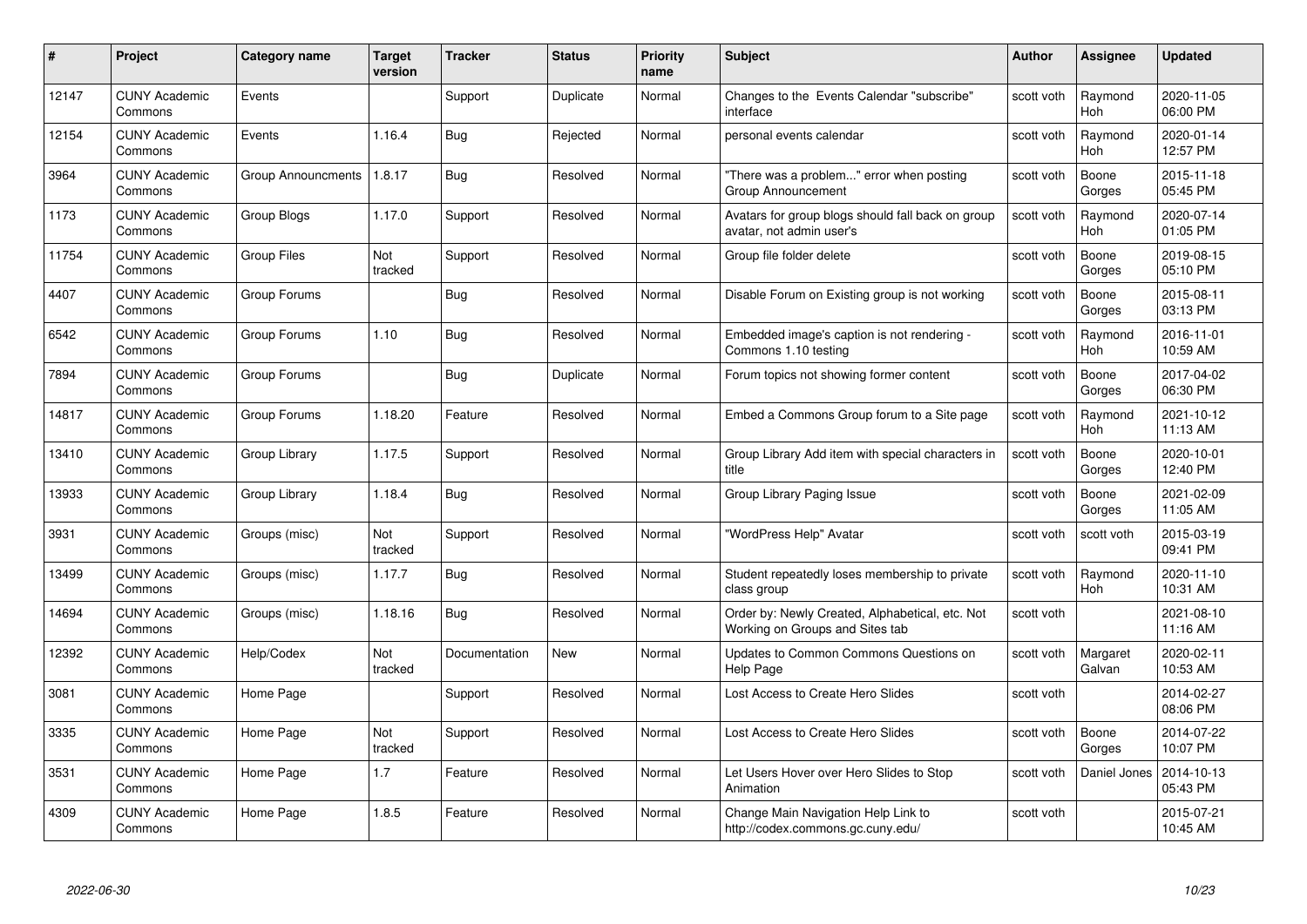| #     | Project                         | <b>Category name</b>           | Target<br>version | <b>Tracker</b> | <b>Status</b> | <b>Priority</b><br>name | <b>Subject</b>                                   | <b>Author</b> | <b>Assignee</b> | <b>Updated</b>         |
|-------|---------------------------------|--------------------------------|-------------------|----------------|---------------|-------------------------|--------------------------------------------------|---------------|-----------------|------------------------|
| 11530 | <b>CUNY Academic</b><br>Commons | Home Page                      | Not<br>tracked    | Bug            | Resolved      | Normal                  | News Tab on homepage                             | scott voth    |                 | 2019-06-10<br>02:04 PM |
| 15159 | <b>CUNY Academic</b><br>Commons | Home Page                      | 1.19.1            | Bug            | Resolved      | Normal                  | My Sites - hyperlinks not working                | scott voth    | Boone<br>Gorges | 2022-01-06<br>01:38 PM |
| 15788 | <b>CUNY Academic</b><br>Commons | Home Page                      | 1.19.7            | Bug            | Resolved      | Normal                  | long site titles on home page                    | scott voth    | Boone<br>Gorges | 2022-04-12<br>11:31 AM |
| 15808 | <b>CUNY Academic</b><br>Commons | Home Page                      | 1.19.7            | Bug            | Resolved      | Normal                  | Home Page "About" Dropdown                       | scott voth    | Sara<br>Cannon  | 2022-04-12<br>11:31 AM |
| 3703  | CUNY Academic<br>Commons        | Homepage Slides                |                   | <b>Bug</b>     | Rejected      | Normal                  | Delay in Loading Hero Slide Images               | scott voth    | scott voth      | 2014-12-11<br>08:42 PM |
| 3728  | <b>CUNY Academic</b><br>Commons | Homepage Slides                | Not<br>tracked    | Support        | Resolved      | Normal                  | Lost Access to Create Hero Slides                | scott voth    | Boone<br>Gorges | 2014-12-28<br>02:18 PM |
| 4365  | <b>CUNY Academic</b><br>Commons | Homepage Slides                | Not<br>tracked    | Support        | Resolved      | Normal                  | Lost Access to Create Hero Slides                | scott voth    | scott voth      | 2016-03-09<br>06:18 PM |
| 4526  | <b>CUNY Academic</b><br>Commons | Homepage Slides                | 1.8.11            | <b>Bug</b>     | Resolved      | Normal                  | Mousing Over Hero Slide does not stop Animation  | scott voth    | Daniel Jones    | 2015-09-18<br>03:53 PM |
| 4842  | <b>CUNY Academic</b><br>Commons | Homepage Slides                |                   | Support        | Resolved      | Normal                  | Lost Access to Create Hero Slides                | scott voth    | scott voth      | 2015-10-31<br>03:17 PM |
| 5189  | <b>CUNY Academic</b><br>Commons | Homepage Slides                | Not<br>tracked    | Support        | Resolved      | Normal                  | Lost Access to Create Hero Slides                | scott voth    | Boone<br>Gorges | 2016-02-01<br>10:45 AM |
| 6512  | CUNY Academic<br>Commons        | Homepage Slides                | Not<br>tracked    | Support        | Resolved      | Normal                  | Lost permissions to Create Hero slides           | scott voth    | scott voth      | 2016-10-27<br>11:00 PM |
| 6515  | <b>CUNY Academic</b><br>Commons | Homepage Slides                |                   | <b>Bug</b>     | Resolved      | Normal                  | Gallery Posts (i.e. Hero slides) are Not Working | scott voth    | scott voth      | 2019-09-23<br>03:01 PM |
| 8153  | <b>CUNY Academic</b><br>Commons | Homepage Slides                |                   | Bug            | Resolved      | Normal                  | <b>Hero Slide Permissions</b>                    | scott voth    | Boone<br>Gorges | 2017-05-17<br>08:29 PM |
| 8589  | <b>CUNY Academic</b><br>Commons | Homepage Slides                | Not<br>tracked    | Support        | Resolved      | Normal                  | lost privileges to create hero slide             | scott voth    | scott voth      | 2017-08-28<br>03:16 PM |
| 9837  | <b>CUNY Academic</b><br>Commons | Homepage Slides                | Not<br>tracked    | Support        | Resolved      | Normal                  | Lost access to create hero slides                | scott voth    | scott voth      | 2018-05-25<br>10:57 AM |
| 11506 | <b>CUNY Academic</b><br>Commons | Homepage Slides                | 1.15.5            | Bug            | Resolved      | Normal                  | Home Page Slideshow - blank slide                | scott voth    | Raymond<br>Hoh  | 2019-07-09<br>02:33 PM |
| 12842 | <b>CUNY Academic</b><br>Commons | Homepage Slides                | Not<br>tracked    | Support        | Resolved      | Normal                  | Lost Permissions to add Hero Slides              | scott voth    | scott voth      | 2020-05-21<br>01:11 PM |
| 11671 | <b>CUNY Academic</b><br>Commons | Information<br>Architecture    |                   | Design/UX      | Resolved      | Normal                  | Commons Home Page Access                         | scott voth    | Chris Stein     | 2019-07-30<br>04:39 PM |
| 11591 | CUNY Academic<br>Commons        | Internal Tools and<br>Workflow | Not<br>tracked    | Support        | Resolved      | Normal                  | Get Licence for Camtasia                         | scott voth    | Matt Gold       | 2019-07-16<br>11:27 AM |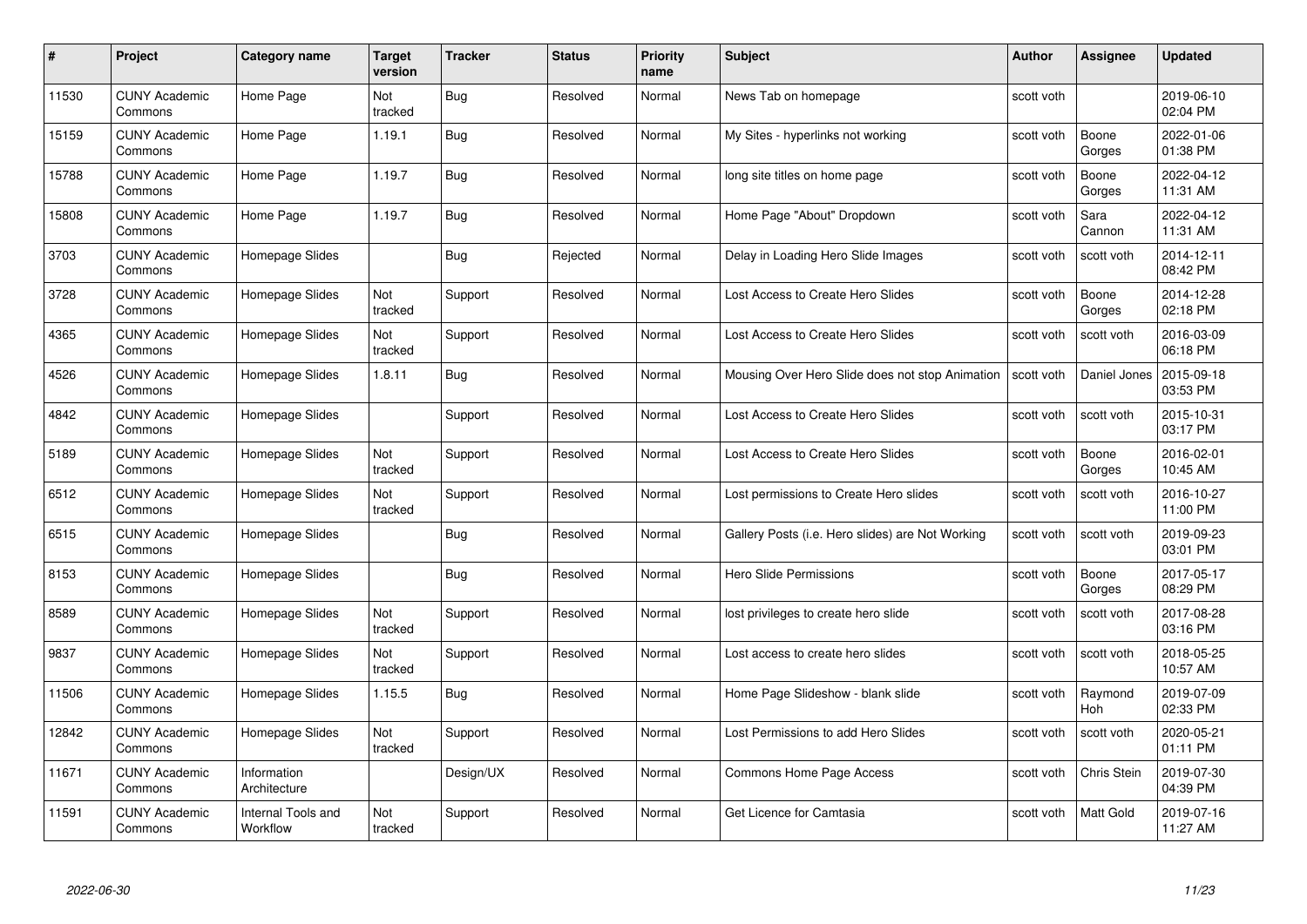| #     | Project                         | Category name             | Target<br>version | <b>Tracker</b> | <b>Status</b> | <b>Priority</b><br>name | <b>Subject</b>                                                                    | <b>Author</b> | <b>Assignee</b>       | <b>Updated</b>         |
|-------|---------------------------------|---------------------------|-------------------|----------------|---------------|-------------------------|-----------------------------------------------------------------------------------|---------------|-----------------------|------------------------|
| 5846  | <b>CUNY Academic</b><br>Commons | Membership                |                   | Support        | Resolved      | Normal                  | Add Undergraduate Member to the Commons                                           | scott voth    | <b>Matt Gold</b>      | 2016-07-27<br>08:28 AM |
| 6181  | <b>CUNY Academic</b><br>Commons | Membership                |                   | Support        | Resolved      | Normal                  | Membership Request - Hunter Alum                                                  | scott voth    | Matt Gold             | 2016-10-10<br>06:43 PM |
| 3522  | <b>CUNY Academic</b><br>Commons | My Commons                | 1.7               | Bug            | Resolved      | Normal                  | 1.7 Testing - Delete button not working on My<br>Commons                          | scott voth    | Raymond<br><b>Hoh</b> | 2014-10-08<br>03:13 PM |
| 3523  | <b>CUNY Academic</b><br>Commons | My Commons                | 1.8               | Bug            | Resolved      | Normal                  | 1.7 Testing - "Reply" and Post Button                                             | scott voth    | Boone<br>Gorges       | 2015-04-09<br>05:19 PM |
| 10170 | <b>CUNY Academic</b><br>Commons | Non-CUNY sign up<br>codes | Not<br>tracked    | Support        | Resolved      | Normal                  | Non CUNY Membership request                                                       | scott voth    | <b>Matt Gold</b>      | 2018-08-17<br>02:28 PM |
| 11500 | <b>CUNY Academic</b><br>Commons | Onboarding                | 1.15.4            | Support        | Resolved      | Normal                  | Fix Outdated content and links on intro page                                      | scott voth    | Raymond<br><b>Hoh</b> | 2019-06-25<br>04:22 PM |
| 11985 | <b>CUNY Academic</b><br>Commons | Onboarding                | 1.15.12           | Support        | Resolved      | Normal                  | Add "Take the Tour" link to Intro page                                            | scott voth    | Raymond<br>Hoh        | 2019-10-22<br>11:54 AM |
| 10000 | <b>CUNY Academic</b><br>Commons | Performance               | Not<br>tracked    | Bug            | Resolved      | Normal                  | Pages display correctly but cannot edit them                                      | scott voth    | Boone<br>Gorges       | 2018-07-13<br>12:31 PM |
| 13892 | <b>CUNY Academic</b><br>Commons | Performance               |                   | Bug            | Rejected      | Normal                  | <b>Sluggish Response Times</b>                                                    | scott voth    | Boone<br>Gorges       | 2021-01-28<br>08:45 PM |
| 4373  | <b>CUNY Academic</b><br>Commons | <b>Public Portfolio</b>   | Not<br>tracked    | Support        | Resolved      | Normal                  | Delete Old "Title" section from Member's public<br>portfolio page                 | scott voth    | Boone<br>Gorges       | 2015-08-04<br>09:01 PM |
| 5827  | <b>CUNY Academic</b><br>Commons | <b>Public Portfolio</b>   | Future<br>release | <b>Bug</b>     | Assigned      | Normal                  | Academic Interests square bracket links not<br>working                            | scott voth    | Chris Stein           | 2016-08-11<br>11:59 PM |
| 10354 | <b>CUNY Academic</b><br>Commons | <b>Public Portfolio</b>   | Future<br>release | Feature        | <b>New</b>    | Normal                  | Opt out of Having a Profile Page                                                  | scott voth    | Chris Stein           | 2020-05-12<br>10:43 AM |
| 11496 | <b>CUNY Academic</b><br>Commons | <b>Public Portfolio</b>   | 1.15.2            | Support        | New           | Normal                  | Replace Twitter Icon on Member Portfolio page                                     | scott voth    | Boone<br>Gorges       | 2019-06-06<br>01:03 PM |
| 13493 | <b>CUNY Academic</b><br>Commons | <b>Public Portfolio</b>   | 1.17.6            | <b>Bug</b>     | Resolved      | Normal                  | Member Profiles - Free Entry Widget Displays<br>URL encoded text                  | scott voth    | Boone<br>Gorges       | 2020-10-27<br>11:00 AM |
| 13494 | <b>CUNY Academic</b><br>Commons | <b>Public Portfolio</b>   | 1.17.6            | Bug            | Resolved      | Normal                  | Brief Descriptor and About You Profile Fields do<br>not display on mobile devices | scott voth    | Boone<br>Gorges       | 2020-10-27<br>11:00 AM |
| 13604 | <b>CUNY Academic</b><br>Commons | <b>Public Portfolio</b>   | 2.0.0             | Support        | Resolved      | Normal                  | Public Profile on Mobile Format                                                   | scott voth    | Boone<br>Gorges       | 2022-05-26<br>11:36 AM |
| 12247 | <b>CUNY Academic</b><br>Commons | Publicity                 | Not<br>tracked    | Support        | New           | Normal                  | Screenshot of First Commons Homepage                                              | scott voth    | scott voth            | 2020-01-14<br>12:08 PM |
| 1936  | <b>CUNY Academic</b><br>Commons | Redmine                   | Not<br>tracked    | <b>Bug</b>     | Resolved      | Normal                  | Redmine email notifications                                                       | scott voth    |                       | 2012-06-15<br>11:59 AM |
| 4445  | <b>CUNY Academic</b><br>Commons | Registration              | Not<br>tracked    | Bug            | Resolved      | Normal                  | user alisonorlando is trying to register - no email<br>received                   | scott voth    | Boone<br>Gorges       | 2015-08-20<br>12:35 PM |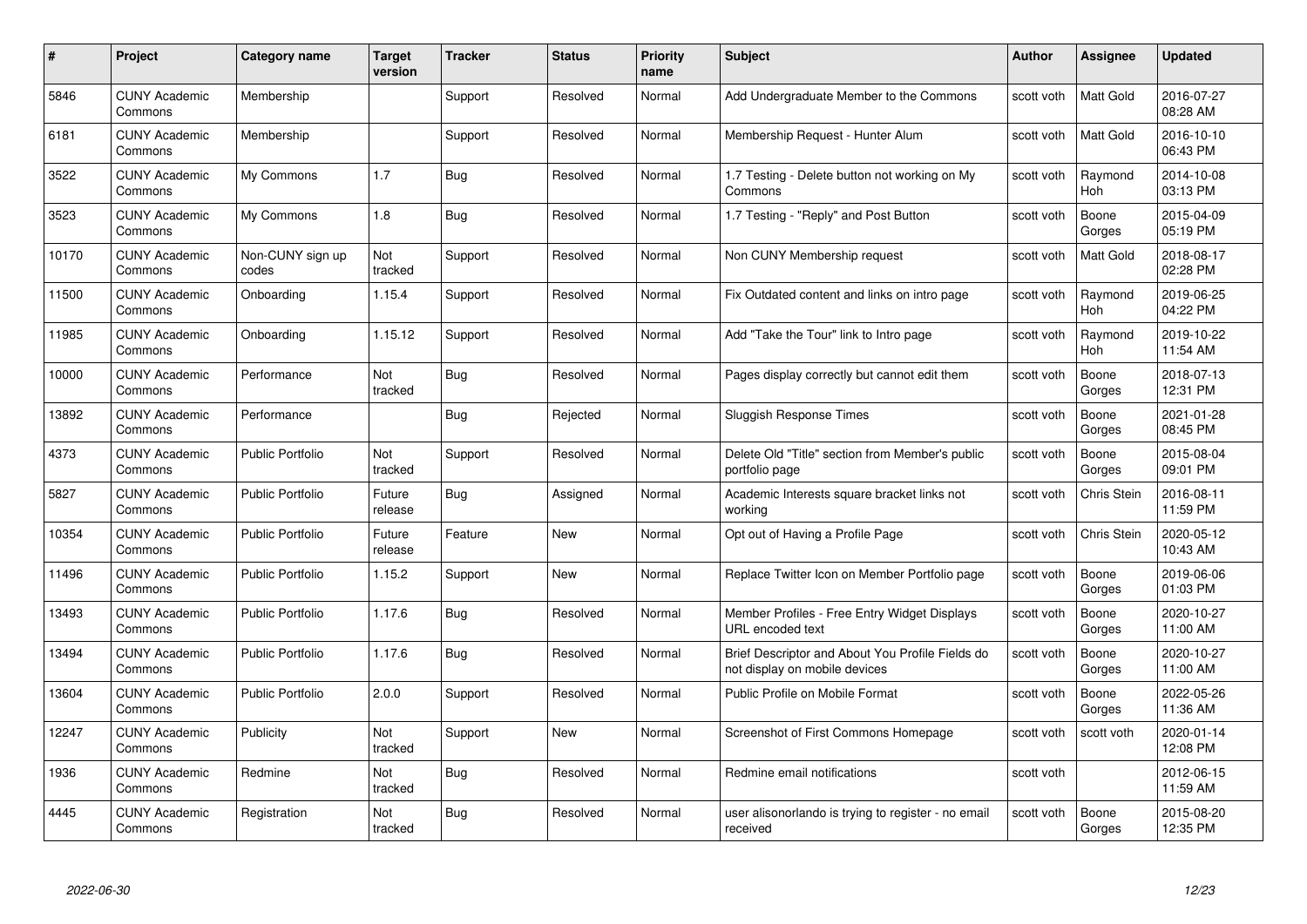| #     | Project                         | <b>Category name</b>     | <b>Target</b><br>version | <b>Tracker</b> | <b>Status</b> | <b>Priority</b><br>name | <b>Subject</b>                                                       | <b>Author</b> | <b>Assignee</b>  | <b>Updated</b>         |
|-------|---------------------------------|--------------------------|--------------------------|----------------|---------------|-------------------------|----------------------------------------------------------------------|---------------|------------------|------------------------|
| 6111  | <b>CUNY Academic</b><br>Commons | Registration             |                          | Support        | Resolved      | Normal                  | Manually Activate Member Account - Sunjum<br>Hussain                 | scott voth    |                  | 2016-10-11<br>08:21 PM |
| 7625  | <b>CUNY Academic</b><br>Commons | Registration             | Not<br>tracked           | <b>Bug</b>     | Resolved      | Normal                  | User unable to register - gets "Forbidden"<br>message                | scott voth    |                  | 2017-11-15<br>01:44 PM |
| 11860 | <b>CUNY Academic</b><br>Commons | Registration             | Future<br>release        | Feature        | <b>New</b>    | Normal                  | Ensure Students Are Aware They Can Use<br>Aliases At Registration    | scott voth    |                  | 2019-09-24<br>08:46 AM |
| 3551  | <b>CUNY Academic</b><br>Commons | Server                   | Not<br>tracked           | <b>Bug</b>     | Resolved      | Normal                  | Slow Response Time                                                   | scott voth    | Matt Gold        | 2014-11-11<br>02:31 PM |
| 3713  | <b>CUNY Academic</b><br>Commons | Server                   |                          | Support        | Resolved      | Normal                  | Slow Response Time                                                   | scott voth    | <b>Matt Gold</b> | 2014-12-13<br>04:25 PM |
| 4107  | <b>CUNY Academic</b><br>Commons | Server                   | <b>Not</b><br>tracked    | <b>Bug</b>     | Resolved      | Normal                  | Slow Response Time and "Error establishing a<br>database connection" | scott voth    |                  | 2015-06-11<br>09:33 AM |
| 4424  | <b>CUNY Academic</b><br>Commons | Server                   |                          | Bug            | Rejected      | Normal                  | Slow Response Time                                                   | scott voth    |                  | 2015-08-12<br>09:46 AM |
| 5032  | <b>CUNY Academic</b><br>Commons | Server                   |                          | Support        | Resolved      | Normal                  | Error establishing a database connection                             | scott voth    |                  | 2015-12-14<br>08:46 PM |
| 5270  | <b>CUNY Academic</b><br>Commons | Server                   |                          | Support        | Rejected      | Normal                  | Slow Response Time                                                   | scott voth    | <b>Matt Gold</b> | 2016-02-27<br>08:34 PM |
| 5295  | <b>CUNY Academic</b><br>Commons | Server                   | Not<br>tracked           | <b>Bug</b>     | Resolved      | Normal                  | Lousy Response Time and sporadic timeouts                            | scott voth    |                  | 2016-03-15<br>10:03 AM |
| 8325  | <b>CUNY Academic</b><br>Commons | Server                   | Not<br>tracked           | Support        | Resolved      | Normal                  | intermittent server issues                                           | scott voth    | Boone<br>Gorges  | 2017-07-01<br>10:57 AM |
| 10679 | <b>CUNY Academic</b><br>Commons | Server                   |                          | <b>Bug</b>     | Rejected      | Normal                  | Site response time                                                   | scott voth    |                  | 2018-11-08<br>05:43 PM |
| 13492 | <b>CUNY Academic</b><br>Commons | Shortcodes and<br>embeds | 1.17.6                   | Support        | Resolved      | Normal                  | customized handler for quizlet embeds                                | scott voth    | Boone<br>Gorges  | 2020-10-27<br>11:00 AM |
| 15267 | <b>CUNY Academic</b><br>Commons | Shortcodes and<br>embeds | 1.19.4                   | Feature        | Resolved      | Normal                  | Embed a Microsoft Form                                               | scott voth    | Boone<br>Gorges  | 2022-02-22<br>11:01 AM |
| 13060 | <b>CUNY Academic</b><br>Commons | Site cloning             | 1.17.3                   | <b>Bug</b>     | Rejected      | Normal                  | Commons 1.17 clone issue                                             | scott voth    | Jeremy Felt      | 2020-09-01<br>03:10 PM |
| 13088 | <b>CUNY Academic</b><br>Commons | Site cloning             | 1.17.0                   | <b>Bug</b>     | Rejected      | Normal                  | Commons 1.17 creating group $+$ site                                 | scott voth    | Jeremy Felt      | 2020-07-27<br>01:56 PM |
| 14250 | <b>CUNY Academic</b><br>Commons | Support                  | Not<br>tracked           | Support        | Resolved      | Normal                  | migrate new site to old url                                          | scott voth    |                  | 2021-04-13<br>07:41 PM |
| 14697 | <b>CUNY Academic</b><br>Commons | Support                  | 1.18.16                  | Support        | Resolved      | Normal                  | Neatline map embed                                                   | scott voth    | Boone<br>Gorges  | 2021-08-10<br>11:16 AM |
| 15160 | <b>CUNY Academic</b><br>Commons | Teaching                 | 1.19.1                   | Support        | Resolved      | Normal                  | OER Checkbox question                                                | scott voth    | Boone<br>Gorges  | 2022-01-11<br>04:41 PM |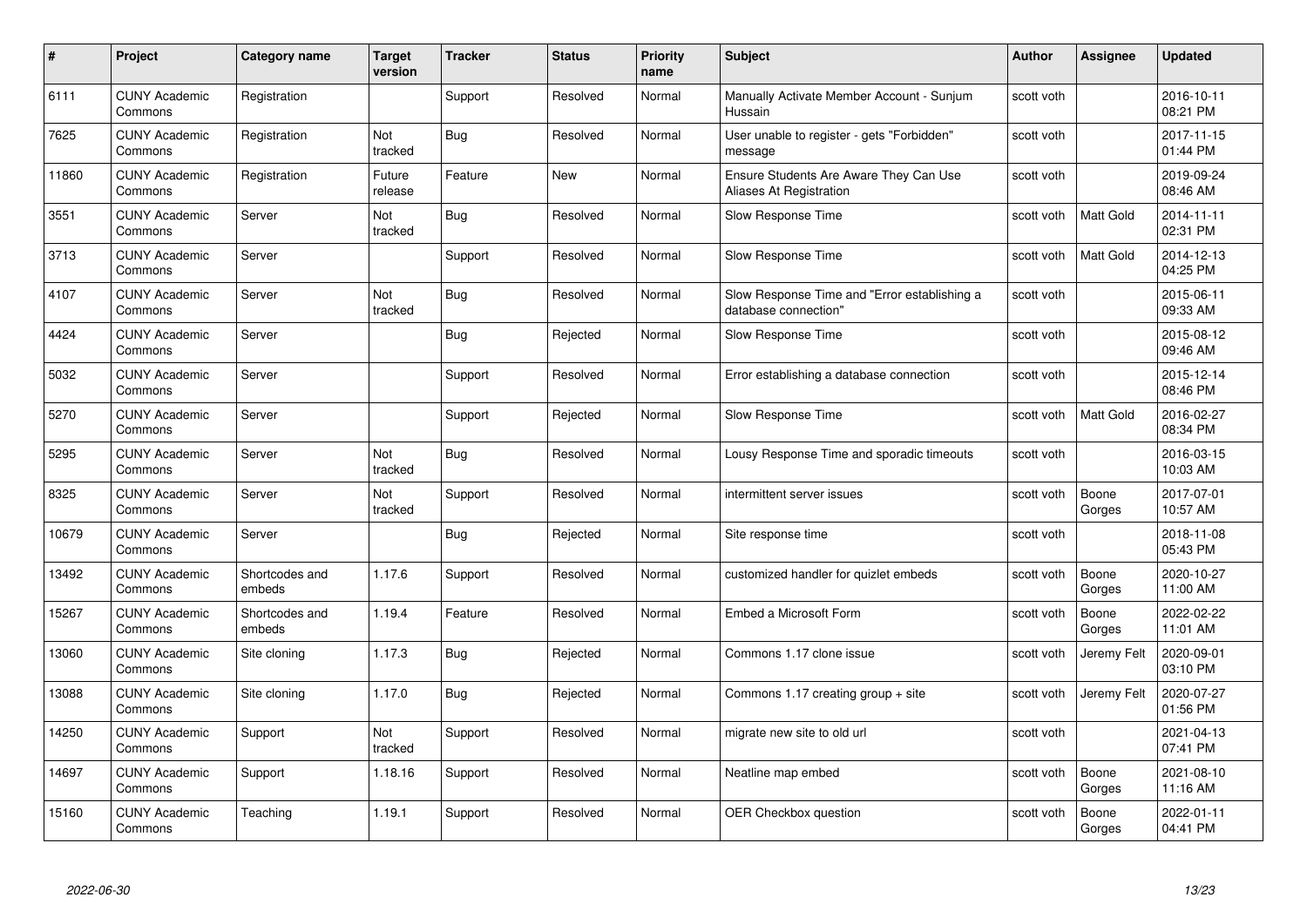| #     | Project                         | <b>Category name</b> | <b>Target</b><br>version | <b>Tracker</b> | <b>Status</b>        | <b>Priority</b><br>name | <b>Subject</b>                                                                              | <b>Author</b> | <b>Assignee</b> | <b>Updated</b>         |
|-------|---------------------------------|----------------------|--------------------------|----------------|----------------------|-------------------------|---------------------------------------------------------------------------------------------|---------------|-----------------|------------------------|
| 3348  | <b>CUNY Academic</b><br>Commons | Toolbar              | 1.6.11                   | Bug            | Resolved             | Normal                  | "Publications on the Commons" option missing on<br>"About" link accessed from the Admin Bar | scott voth    | Boone<br>Gorges | 2014-08-01<br>08:55 AM |
| 11529 | <b>CUNY Academic</b><br>Commons | Twitter page         | 1.15.3                   | Bug            | Resolved             | Normal                  | Twitter sub-menu option showing a lot of blank<br>results                                   | scott voth    | Boone<br>Gorges | 2019-06-10<br>01:04 PM |
| 5829  | <b>CUNY Academic</b><br>Commons | Upgrades             | Not<br>tracked           | Bug            | Resolved             | Normal                  | New Server - Creating a Group - Sometimes get<br>502 error                                  | scott voth    |                 | 2016-08-01<br>11:58 PM |
| 7722  | <b>CUNY Academic</b><br>Commons | User Experience      | Not<br>tracked           | Design/UX      | Abandoned            | Normal                  | Password Reset Issues                                                                       | scott voth    | scott voth      | 2017-12-04<br>10:16 AM |
| 7955  | <b>CUNY Academic</b><br>Commons | User Experience      |                          | Design/UX      | Rejected             | Normal                  | Groups and Sites tabs                                                                       | scott voth    | Chris Stein     | 2017-10-11<br>11:31 AM |
| 3026  | <b>CUNY Academic</b><br>Commons | <b>UserVoice</b>     | Not<br>tracked           | Feature        | Rejected             | Normal                  | User Voice Upgrade                                                                          | scott voth    | scott voth      | 2016-01-26<br>11:26 AM |
| 3098  | <b>CUNY Academic</b><br>Commons | UserVoice            | Not<br>tracked           | Support        | Rejected             | Normal                  | <b>Access to UserVoice</b>                                                                  | scott voth    | Matt Gold       | 2016-01-26<br>11:36 AM |
| 273   | <b>CUNY Academic</b><br>Commons | Wiki                 |                          | Feature        | Deferred             | Normal                  | Install Collection extension for MW                                                         | scott voth    |                 | 2015-04-01<br>09:26 PM |
| 294   | <b>CUNY Academic</b><br>Commons | Wiki                 | 1.0.2                    | <b>Bug</b>     | Resolved             | Normal                  | TagAsCategory extension on the Wiki                                                         | scott voth    | Boone<br>Gorges | 2010-09-02<br>10:53 AM |
| 299   | <b>CUNY Academic</b><br>Commons | Wiki                 | 1.0.2                    | Bug            | Resolved             | Normal                  | Wiki Sidebar Search Option                                                                  | scott voth    | Boone<br>Gorges | 2010-09-02<br>10:46 AM |
| 460   | <b>CUNY Academic</b><br>Commons | Wiki                 | Not<br>tracked           | <b>Bug</b>     | Resolved             | Normal                  | Older Images not showing up on Wiki after release scott voth<br>1.1.1                       |               | Boone<br>Gorges | 2010-12-21<br>04:46 PM |
| 1379  | <b>CUNY Academic</b><br>Commons | Wiki                 | $1.3$                    | <b>Bug</b>     | Resolved             | Normal                  | Help Link in the Admin Bar points to old Help<br>Page                                       | scott voth    | Boone<br>Gorges | 2011-12-09<br>09:08 AM |
| 1465  | <b>CUNY Academic</b><br>Commons | Wiki                 | 1.3.4                    | Bug            | Resolved             | Normal                  | TagAsCategory Extension & Wiki Inc Plugin                                                   | scott voth    | Boone<br>Gorges | 2012-01-10<br>08:46 PM |
| 2056  | <b>CUNY Academic</b><br>Commons | Wiki                 |                          | Bug            | Rejected             | Normal                  | MediaWiki - Embedding Video Functionality<br>Seems Broken                                   | scott voth    | Boone<br>Gorges | 2016-05-31<br>12:16 PM |
| 8602  | <b>CUNY Academic</b><br>Commons | WordPress - Media    |                          | Support        | Duplicate            | Normal                  | Member not able to access Media tab on site                                                 | scott voth    | Boone<br>Gorges | 2017-08-29<br>11:54 AM |
| 11386 | <b>CUNY Academic</b><br>Commons | WordPress - Media    | Not<br>tracked           | Support        | Reporter<br>Feedback | Normal                  | disappearing images                                                                         | scott voth    | Boone<br>Gorges | 2019-05-14<br>10:32 AM |
| 12853 | <b>CUNY Academic</b><br>Commons | WordPress - Media    |                          | Bug            | Resolved             | Normal                  | Download All Media throws error                                                             | scott voth    | Boone<br>Gorges | 2020-05-29<br>09:26 AM |
| 15687 | <b>CUNY Academic</b><br>Commons | WordPress - Media    | 1.19.7                   | Feature        | Resolved             | Normal                  | <b>Embed Microsoft Sway Content</b>                                                         | scott voth    | Boone<br>Gorges | 2022-04-12<br>11:31 AM |
| 371   | <b>CUNY Academic</b><br>Commons | WordPress (misc)     | 1.1                      | Feature        | Resolved             | Normal                  | Google Maps Embed - WordPress Plug-in<br>Request                                            | scott voth    |                 | 2010-11-16<br>05:17 PM |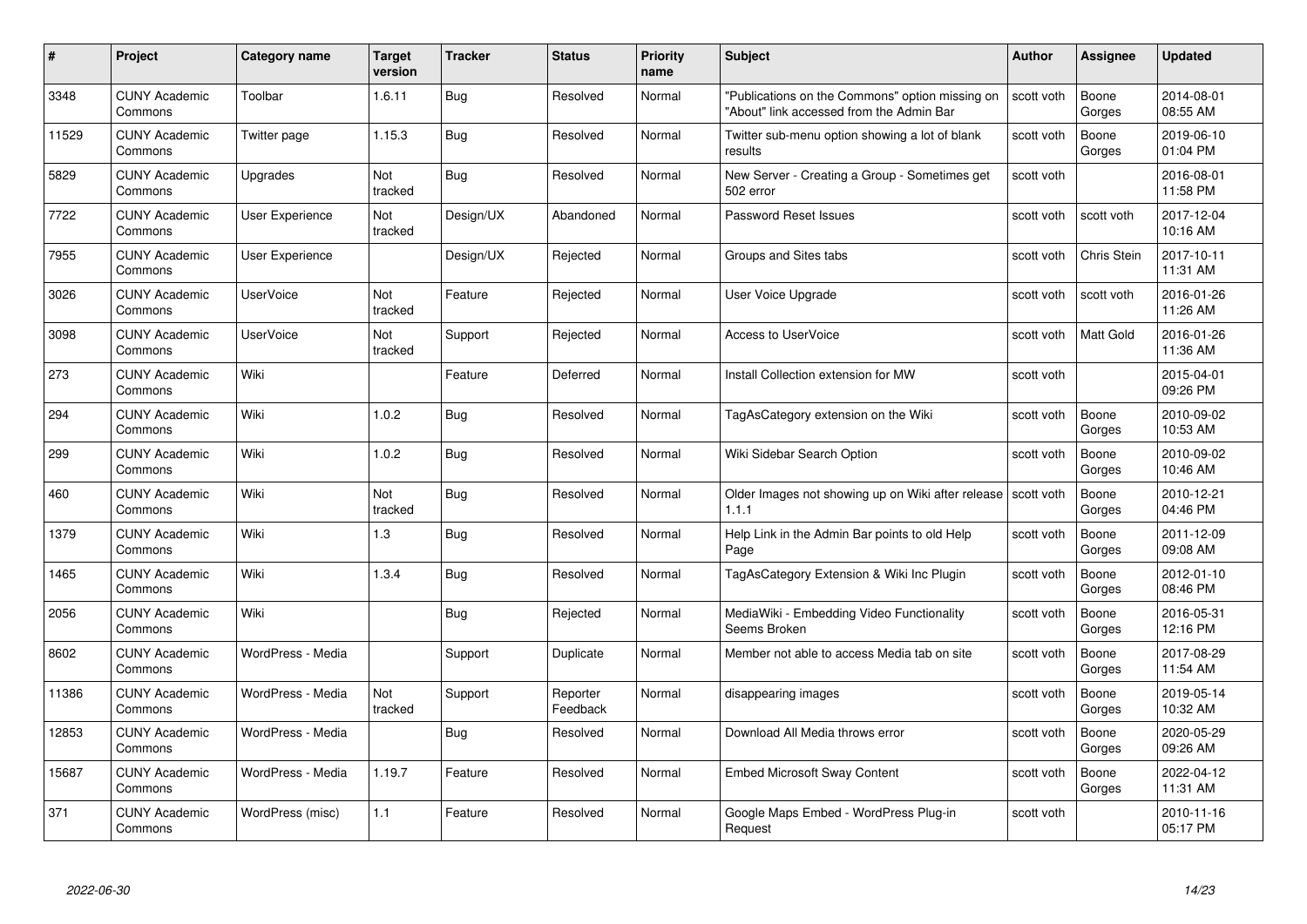| #    | Project                         | <b>Category name</b> | Target<br>version | <b>Tracker</b> | <b>Status</b> | <b>Priority</b><br>name | <b>Subject</b>                                                                | <b>Author</b> | <b>Assignee</b>   | <b>Updated</b>         |
|------|---------------------------------|----------------------|-------------------|----------------|---------------|-------------------------|-------------------------------------------------------------------------------|---------------|-------------------|------------------------|
| 447  | <b>CUNY Academic</b><br>Commons | WordPress (misc)     | 1.1.4             | <b>Bug</b>     | Resolved      | Normal                  | Widgetize Google Gadjets plugin                                               | scott voth    | Boone<br>Gorges   | 2010-12-18<br>12:24 PM |
| 448  | <b>CUNY Academic</b><br>Commons | WordPress (misc)     | 1.1.4             | Bug            | Resolved      | Normal                  | Media Element HTML5 Player Plugin                                             | scott voth    | Boone<br>Gorges   | 2010-12-18<br>11:16 AM |
| 461  | <b>CUNY Academic</b><br>Commons | WordPress (misc)     | 1.1.3             | Bug            | Resolved      | Normal                  | Atahualpa 3.3.3 - does it need to be upgraded for<br>WP 3?                    | scott voth    | Boone<br>Gorges   | 2010-12-13<br>09:15 PM |
| 569  | <b>CUNY Academic</b><br>Commons | WordPress (misc)     | 1.1.10            | <b>Bug</b>     | Resolved      | Normal                  | Issue found switching between Green Park, Woo<br>Canvas Theme, and back again | scott voth    | Boone<br>Gorges   | 2011-02-08<br>05:35 PM |
| 573  | <b>CUNY Academic</b><br>Commons | WordPress (misc)     |                   | Support        | Resolved      | Normal                  | Vimeo Plus                                                                    | scott voth    | scott voth        | 2011-02-13<br>12:03 PM |
| 587  | <b>CUNY Academic</b><br>Commons | WordPress (misc)     | 1.1.10            | Feature        | Resolved      | Normal                  | Zotero Plugin - ZotPress                                                      | scott voth    | Boone<br>Gorges   | 2011-02-21<br>05:44 PM |
| 592  | <b>CUNY Academic</b><br>Commons | WordPress (misc)     | Not<br>tracked    | <b>Bug</b>     | Resolved      | Normal                  | Trouble adding new user to Blog                                               | scott voth    | Matt Gold         | 2011-02-19<br>04:39 PM |
| 594  | <b>CUNY Academic</b><br>Commons | WordPress (misc)     | Not<br>tracked    | Feature        | Resolved      | Normal                  | Add more meaningful error messages when<br>adding users to blogs doesn't work | scott voth    | scott voth        | 2012-01-02<br>09:51 PM |
| 737  | <b>CUNY Academic</b><br>Commons | WordPress (misc)     |                   | Feature        | Resolved      | Normal                  | Add Explanation of "Sort & Shuffle" to Atahualpa<br>Codex documentation       | scott voth    | scott voth        | 2011-06-05<br>10:39 AM |
| 1155 | <b>CUNY Academic</b><br>Commons | WordPress (misc)     | 1.2.5             | Feature        | Resolved      | Normal                  | Add Fancybox WordPress plugin                                                 | scott voth    | Boone<br>Gorges   | 2011-09-12<br>05:48 PM |
| 1222 | <b>CUNY Academic</b><br>Commons | WordPress (misc)     | 1.5               | Feature        | Resolved      | Normal                  | <b>Evaluate Premium Themes for "The Commons</b><br>Classified"                | scott voth    | Boone<br>Gorges   | 2011-11-29<br>10:23 AM |
| 1355 | <b>CUNY Academic</b><br>Commons | WordPress (misc)     | $1.3$             | Feature        | Resolved      | Normal                  | Plugin request: Tagline Rotator                                               | scott voth    | Boone<br>Gorges   | 2011-12-08<br>07:04 PM |
| 1396 | <b>CUNY Academic</b><br>Commons | WordPress (misc)     | 1.3.13            | <b>Bug</b>     | Resolved      | Normal                  | InLine Google Docs Plugin Not Working                                         | scott voth    | Boone<br>Gorges   | 2012-05-22<br>11:36 AM |
| 1427 | <b>CUNY Academic</b><br>Commons | WordPress (misc)     | 1.3.5             | Feature        | Resolved      | Normal                  | Plugin Request: jQuery Vertical Accordion Menu                                | scott voth    | Boone<br>Gorges   | 2012-01-16<br>08:17 PM |
| 1444 | CUNY Academic<br>Commons        | WordPress (misc)     | Future<br>release | Feature        | Resolved      | Normal                  | Plugin Request: Google Analytics For WordPress                                | scott voth    | Dominic<br>Giglio | 2012-07-14<br>09:28 AM |
| 1502 | <b>CUNY Academic</b><br>Commons | WordPress (misc)     | 1.3.4             | Support        | Resolved      | Normal                  | The Commons Classified - ClassiPress Theme                                    | scott voth    | Boone<br>Gorges   | 2012-01-13<br>09:09 AM |
| 1645 | <b>CUNY Academic</b><br>Commons | WordPress (misc)     | 1.3.8             | Bug            | Resolved      | Normal                  | WordTube Plugin can't find "JW Player" - fails to<br>play .swf files          | scott voth    | Boone<br>Gorges   | 2012-02-23<br>07:27 PM |
| 1716 | <b>CUNY Academic</b><br>Commons | WordPress (misc)     | 1.3.9             | Feature        | Resolved      | Normal                  | Plugin Request: Blogger Importer                                              | scott voth    | Boone<br>Gorges   | 2012-03-12<br>11:56 AM |
| 1717 | CUNY Academic<br>Commons        | WordPress (misc)     | 1.3.9             | Bug            | Resolved      | Normal                  | SimplePie For WP not working - need a writable<br>Cache Folder                | scott voth    | Boone<br>Gorges   | 2012-03-12<br>12:17 PM |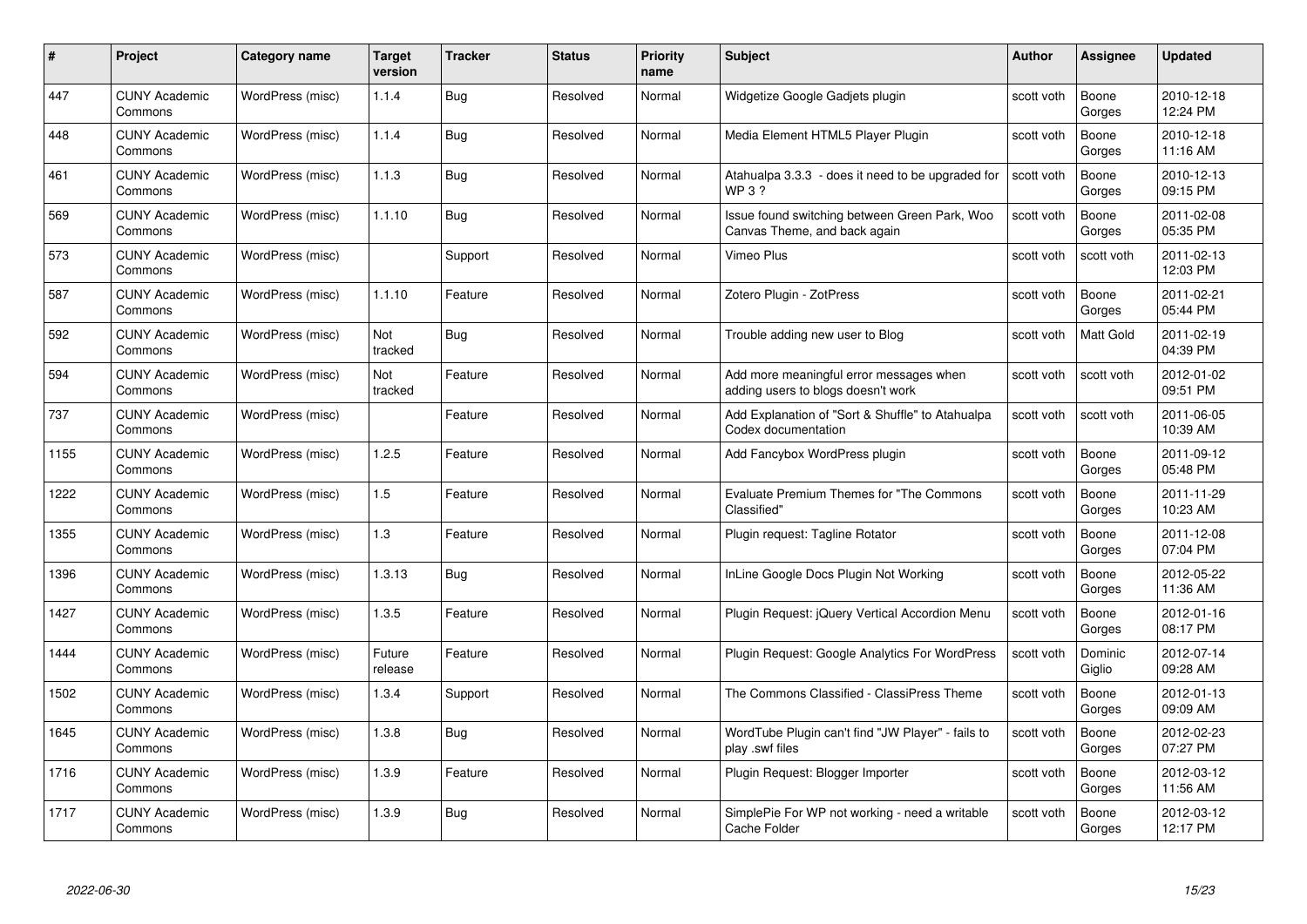| #    | Project                         | <b>Category name</b> | Target<br>version | <b>Tracker</b> | <b>Status</b> | <b>Priority</b><br>name | <b>Subject</b>                                                        | <b>Author</b> | <b>Assignee</b>   | <b>Updated</b>         |
|------|---------------------------------|----------------------|-------------------|----------------|---------------|-------------------------|-----------------------------------------------------------------------|---------------|-------------------|------------------------|
| 1718 | <b>CUNY Academic</b><br>Commons | WordPress (misc)     | 1.4               | Feature        | Resolved      | Normal                  | Plugin Request - Live Journal Importer                                | scott voth    | Boone<br>Gorges   | 2012-03-19<br>10:48 PM |
| 1719 | <b>CUNY Academic</b><br>Commons | WordPress (misc)     | 1.3.9             | Feature        | Resolved      | Normal                  | Plugin Request: RSS Importer                                          | scott voth    | Boone<br>Gorges   | 2012-03-12<br>11:59 AM |
| 1720 | <b>CUNY Academic</b><br>Commons | WordPress (misc)     | 1.3.9             | Feature        | Resolved      | Normal                  | Plugin Request: Tumblr Importer                                       | scott voth    | Boone<br>Gorges   | 2012-03-12<br>11:57 AM |
| 1746 | <b>CUNY Academic</b><br>Commons | WordPress (misc)     | 1.3.10            | Feature        | Resolved      | Normal                  | Max Number of Items in a Tag Cloud                                    | scott voth    | Boone<br>Gorges   | 2012-03-29<br>10:09 AM |
| 1848 | CUNY Academic<br>Commons        | WordPress (misc)     | 1.3.13            | <b>Bug</b>     | Resolved      | Normal                  | Having Issues with Saving Menu Changes on the<br><b>Commons Codex</b> | scott voth    | Boone<br>Gorges   | 2012-04-26<br>07:48 PM |
| 1932 | <b>CUNY Academic</b><br>Commons | WordPress (misc)     | Not<br>tracked    | <b>Bug</b>     | Resolved      | Normal                  | Lost access to Create Hero Slides                                     | scott voth    | Boone<br>Gorges   | 2012-06-12<br>08:34 AM |
| 1947 | <b>CUNY Academic</b><br>Commons | WordPress (misc)     | 1.3.15            | Bug            | Rejected      | Normal                  | Inline Google Docs - SSL required                                     | scott voth    | Boone<br>Gorges   | 2012-06-25<br>09:12 AM |
| 1948 | <b>CUNY Academic</b><br>Commons | WordPress (misc)     | 1.3.15            | Bug            | Rejected      | Normal                  | Verite Timeline plugin                                                | scott voth    | Boone<br>Gorges   | 2012-06-25<br>09:10 AM |
| 2080 | <b>CUNY Academic</b><br>Commons | WordPress (misc)     | 1.5.21            | Feature        | Resolved      | Normal                  | Upgrade Woo Canvas to Current Version (5.0) -<br>Responsive           | scott voth    | Dominic<br>Giglio | 2014-03-12<br>01:42 PM |
| 2112 | <b>CUNY Academic</b><br>Commons | WordPress (misc)     | 1.4.5             | Bug            | Resolved      | Normal                  | Codex Slider getting a jquery error                                   | scott voth    | Dominic<br>Giglio | 2012-09-18<br>06:38 PM |
| 2190 | CUNY Academic<br>Commons        | WordPress (misc)     | Not<br>tracked    | Support        | Resolved      | Normal                  | reset "dlbaker.commons.gc.cuny.edu"                                   | scott voth    | Dominic<br>Giglio | 2012-11-14<br>03:59 PM |
| 2209 | <b>CUNY Academic</b><br>Commons | WordPress (misc)     |                   | Feature        | Resolved      | Normal                  | Install Q & A Plugin on Commonsinabox.org                             | scott voth    | Boone<br>Gorges   | 2012-10-21<br>10:53 AM |
| 2332 | <b>CUNY Academic</b><br>Commons | WordPress (misc)     | 1.4.20            | Bug            | Resolved      | Normal                  | Arras Theme Slider gets jquery error                                  | scott voth    | Dominic<br>Giglio | 2013-03-01<br>07:55 PM |
| 2392 | <b>CUNY Academic</b><br>Commons | WordPress (misc)     | Not<br>tracked    | <b>Bug</b>     | Resolved      | Normal                  | Lost Access to Create Hero Slides                                     | scott voth    | Boone<br>Gorges   | 2013-02-04<br>10:25 AM |
| 2436 | <b>CUNY Academic</b><br>Commons | WordPress (misc)     | 1.4.20            | <b>Bug</b>     | Resolved      | Normal                  | Commons News blog - Commons Buzz Slider                               | scott voth    | Boone<br>Gorges   | 2013-02-28<br>11:27 AM |
| 2511 | <b>CUNY Academic</b><br>Commons | WordPress (misc)     |                   | Bug            | Resolved      | Normal                  | Lost Access to Create Hero Slides                                     | scott voth    | Boone<br>Gorges   | 2013-03-11<br>10:24 AM |
| 2525 | <b>CUNY Academic</b><br>Commons | WordPress (misc)     | 1.4.25            | <b>Bug</b>     | Resolved      | Normal                  | Twitter Widget Pro Plugin                                             | scott voth    |                   | 2013-04-21<br>07:34 PM |
| 2679 | <b>CUNY Academic</b><br>Commons | WordPress (misc)     | Not<br>tracked    | Support        | Resolved      | Normal                  | WP Post to PDF plugin Logo                                            | scott voth    | Boone<br>Gorges   | 2014-11-03<br>03:53 PM |
| 2813 | CUNY Academic<br>Commons        | WordPress (misc)     | 1.5.5             | Feature        | Resolved      | Normal                  | WordPress plugin request - MailPoet                                   | scott voth    | Boone<br>Gorges   | 2013-10-11<br>08:18 PM |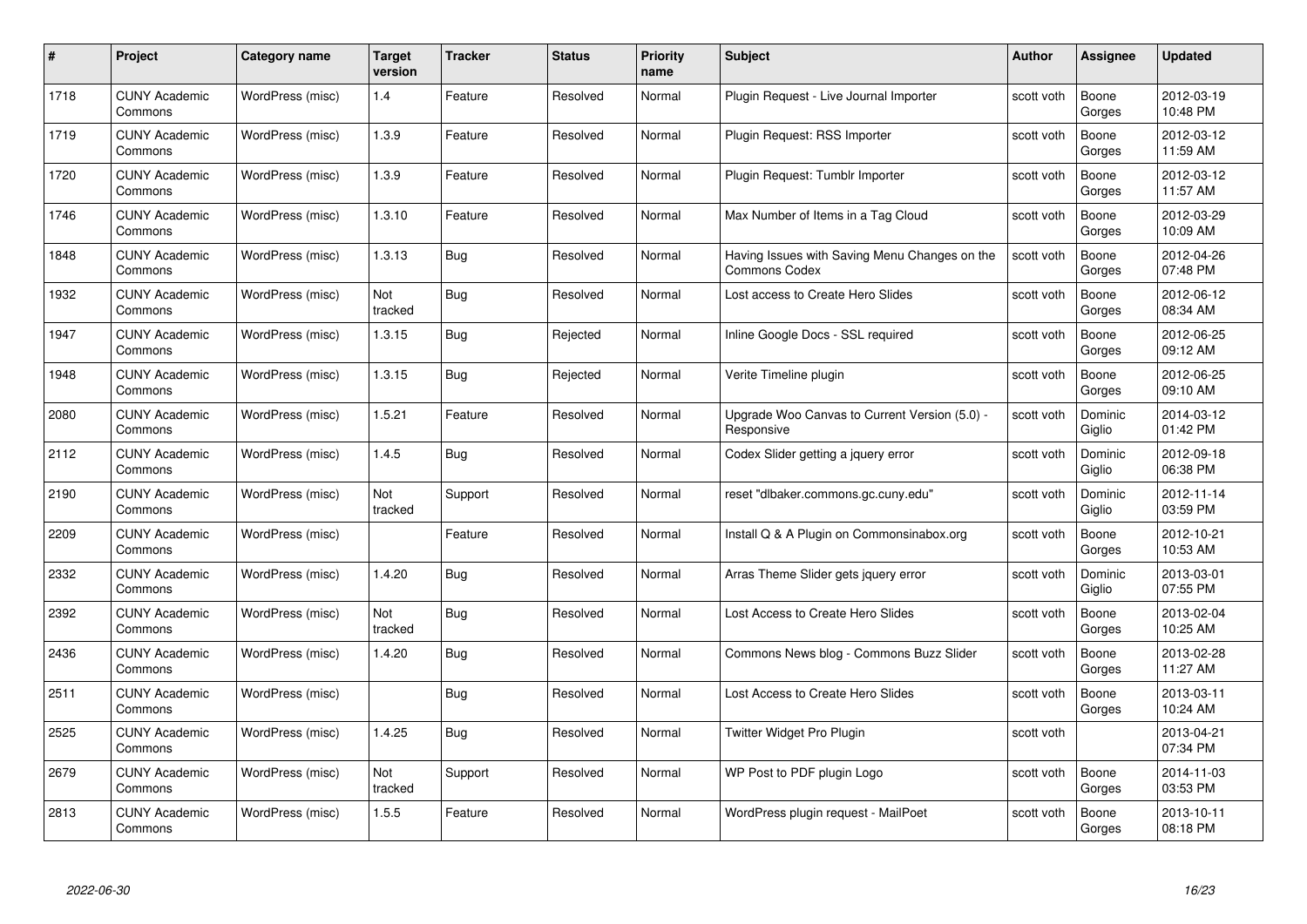| #     | Project                         | <b>Category name</b> | Target<br>version | <b>Tracker</b> | <b>Status</b> | <b>Priority</b><br>name | <b>Subject</b>                                               | Author     | Assignee              | <b>Updated</b>         |
|-------|---------------------------------|----------------------|-------------------|----------------|---------------|-------------------------|--------------------------------------------------------------|------------|-----------------------|------------------------|
| 2878  | <b>CUNY Academic</b><br>Commons | WordPress (misc)     | Not<br>tracked    | Support        | Resolved      | Normal                  | Domain Mapping Request - Sarah Welsh                         | scott voth | Boone<br>Gorges       | 2016-01-26<br>12:39 AM |
| 2900  | <b>CUNY Academic</b><br>Commons | WordPress (misc)     |                   | Support        | Resolved      | Normal                  | Theme request - Imbalance2                                   | scott voth | Boone<br>Gorges       | 2013-11-23<br>10:30 AM |
| 2946  | <b>CUNY Academic</b><br>Commons | WordPress (misc)     |                   | Support        | Resolved      | Normal                  | Help Delete WP site with broken link                         | scott voth |                       | 2014-02-08<br>09:53 AM |
| 2966  | <b>CUNY Academic</b><br>Commons | WordPress (misc)     |                   | Support        | Resolved      | Normal                  | Lost Access to Create/Deactivate Hero Slides                 | scott voth | Boone<br>Gorges       | 2014-01-20<br>05:06 PM |
| 3500  | <b>CUNY Academic</b><br>Commons | WordPress (misc)     |                   | Support        | Rejected      | Normal                  | Invitation to Join Site Unsuccessful?                        | scott voth | Boone<br>Gorges       | 2014-09-28<br>01:28 PM |
| 3935  | <b>CUNY Academic</b><br>Commons | WordPress (misc)     |                   | <b>Bug</b>     | Duplicate     | Normal                  | Member consistently gets blank page.php when<br>saving posts | scott voth | Boone<br>Gorges       | 2015-03-21<br>12:00 PM |
| 7954  | <b>CUNY Academic</b><br>Commons | WordPress (misc)     | Not<br>tracked    | Support        | Resolved      | Normal                  | Public site not showing up in "Sites"                        | scott voth | Boone<br>Gorges       | 2017-11-15<br>11:01 AM |
| 8683  | <b>CUNY Academic</b><br>Commons | WordPress (misc)     | 1.11.12           | Support        | Resolved      | Normal                  | site banner getting overlaid by black WordPress<br>nav bar   | scott voth |                       | 2017-09-11<br>09:32 PM |
| 9675  | <b>CUNY Academic</b><br>Commons | WordPress (misc)     |                   | Support        | Resolved      | Normal                  | Upload html file to new labor forum site                     | scott voth |                       | 2018-04-30<br>09:15 PM |
| 10071 | <b>CUNY Academic</b><br>Commons | WordPress (misc)     | Not<br>tracked    | <b>Bug</b>     | Resolved      | Normal                  | News Site not displaying                                     | scott voth |                       | 2018-07-30<br>01:19 PM |
| 10171 | <b>CUNY Academic</b><br>Commons | WordPress (misc)     | Not<br>tracked    | Support        | Resolved      | Normal                  | <b>Migration Question</b>                                    | scott voth |                       | 2018-09-12<br>01:48 PM |
| 11135 | <b>CUNY Academic</b><br>Commons | WordPress (misc)     | 1.14.7            | Support        | Resolved      | Normal                  | Add Handler for Piktochart                                   | scott voth | Raymond<br><b>Hoh</b> | 2019-02-26<br>02:04 PM |
| 12955 | <b>CUNY Academic</b><br>Commons | WordPress (misc)     | 1.16.14           | Support        | Resolved      | Normal                  | Leaflet JS maps                                              | scott voth | Boone<br>Gorges       | 2020-06-23<br>10:53 AM |
| 12961 | <b>CUNY Academic</b><br>Commons | WordPress (misc)     | 1.16.14           | Support        | Resolved      | Normal                  | Embed Loom.com resources                                     | scott voth | Boone<br>Gorges       | 2020-06-22<br>01:07 PM |
| 12962 | <b>CUNY Academic</b><br>Commons | WordPress (misc)     | 1.16.14           | Support        | Resolved      | Normal                  | knowmia embed                                                | scott voth | Boone<br>Gorges       | 2020-06-23<br>02:56 PM |
| 14113 | <b>CUNY Academic</b><br>Commons | WordPress (misc)     | Future<br>release | <b>Bug</b>     | Hold          | Normal                  | Block Editor Not Working on this page - Json error           | scott voth | Boone<br>Gorges       | 2021-03-05<br>11:01 AM |
| 15204 | <b>CUNY Academic</b><br>Commons | WordPress (misc)     |                   | Support        | Resolved      | Normal                  | PDF export replaces Polish letter "ł" with "?"               | scott voth |                       | 2022-01-19<br>04:35 PM |
| 15767 | <b>CUNY Academic</b><br>Commons | WordPress (misc)     |                   | Support        | New           | Normal                  | Site loading slowly                                          | scott voth | Boone<br>Gorges       | 2022-04-04<br>08:56 PM |
| 15830 | <b>CUNY Academic</b><br>Commons | WordPress (misc)     | 1.19.7            | Feature        | Resolved      | Normal                  | zeemaps embed                                                | scott voth | Boone<br>Gorges       | 2022-04-12<br>11:31 AM |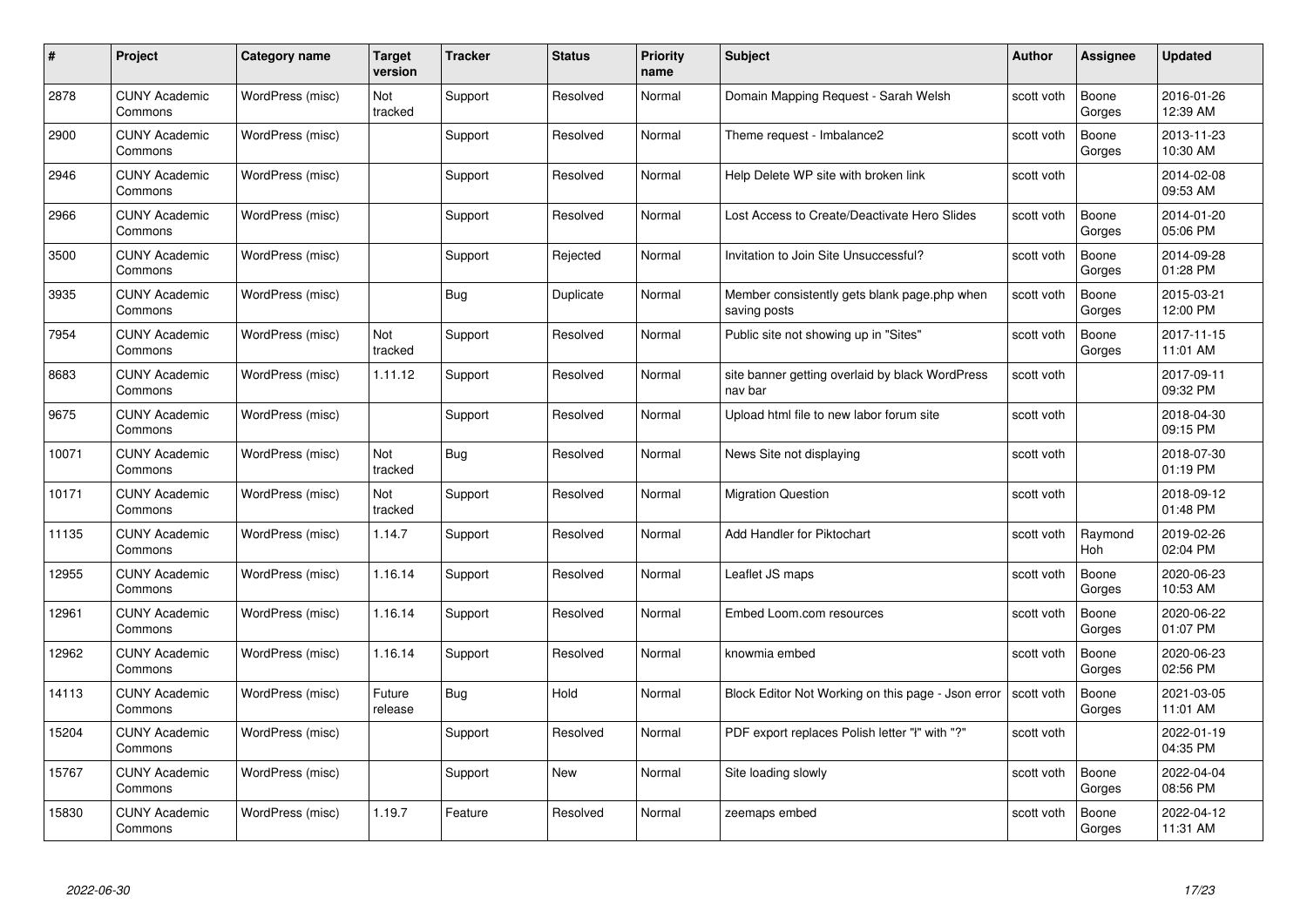| #     | Project                         | Category name                     | Target<br>version | <b>Tracker</b> | <b>Status</b>        | <b>Priority</b><br>name | <b>Subject</b>                                                | Author     | <b>Assignee</b>       | <b>Updated</b>         |
|-------|---------------------------------|-----------------------------------|-------------------|----------------|----------------------|-------------------------|---------------------------------------------------------------|------------|-----------------------|------------------------|
| 16245 | <b>CUNY Academic</b><br>Commons | WordPress (misc)                  |                   | Bug            | Reporter<br>Feedback | Normal                  | Save Button missing on WordPress Profile page                 | scott voth | Raymond<br><b>Hoh</b> | 2022-06-16<br>03:09 PM |
| 3957  | <b>CUNY Academic</b><br>Commons | <b>WordPress</b><br>(Permissions) |                   | Support        | Resolved             | Normal                  | Lost Access to Create Hero Slides                             | scott voth | Boone<br>Gorges       | 2015-03-30<br>08:57 PM |
| 5830  | <b>CUNY Academic</b><br>Commons | <b>WordPress</b><br>(Permissions) | Not<br>tracked    | <b>Bug</b>     | Resolved             | Normal                  | Lost access to create hero slides - please<br>reinstate       | scott voth | Boone<br>Gorges       | 2016-07-25<br>10:01 AM |
| 13312 | <b>CUNY Academic</b><br>Commons | <b>WordPress</b><br>(Permissions) | 1.18.8            | Support        | Resolved             | Normal                  | Site Header Issue Using Teaching Template                     | scott voth | Jeremy Felt           | 2021-04-13<br>11:21 AM |
| 3198  | <b>CUNY Academic</b><br>Commons | <b>WordPress Plugins</b>          |                   | Support        | Rejected             | Normal                  | Revolution Slider plugin gets error when creating<br>"lavers' | scott voth | Boone<br>Gorges       | 2014-05-21<br>09:57 PM |
| 3200  | <b>CUNY Academic</b><br>Commons | <b>WordPress Plugins</b>          | 1.6.4             | <b>Bug</b>     | Resolved             | Normal                  | Plugin Request: Social Stickers                               | scott voth | Boone<br>Gorges       | 2014-05-21<br>09:53 PM |
| 3358  | <b>CUNY Academic</b><br>Commons | <b>WordPress Plugins</b>          | 1.6.11            | Support        | Resolved             | Normal                  | Plugin Request: GeoMashUp                                     | scott voth | Boone<br>Gorges       | 2014-08-01<br>08:40 AM |
| 3576  | <b>CUNY Academic</b><br>Commons | <b>WordPress Plugins</b>          | 1.7.1             | Support        | Resolved             | Normal                  | Plugin Request: Better Search                                 | scott voth | Boone<br>Gorges       | 2014-10-21<br>11:26 AM |
| 3600  | <b>CUNY Academic</b><br>Commons | <b>WordPress Plugins</b>          | 1.7.2             | Support        | Resolved             | Normal                  | New Plugin Request - Meta-Slider                              | scott voth | Boone<br>Gorges       | 2014-11-01<br>02:29 PM |
| 3940  | <b>CUNY Academic</b><br>Commons | <b>WordPress Plugins</b>          | 1.7.16            | Support        | Resolved             | Normal                  | Plugin Request - Amazon Link                                  | scott voth | Boone<br>Gorges       | 2015-03-21<br>08:45 PM |
| 4419  | <b>CUNY Academic</b><br>Commons | <b>WordPress Plugins</b>          | 1.8.8             | Support        | Resolved             | Normal                  | Activate "WordPress Importer" by Default                      | scott voth | Raymond<br>Hoh        | 2015-08-11<br>08:29 PM |
| 4603  | <b>CUNY Academic</b><br>Commons | <b>WordPress Plugins</b>          |                   | Support        | Resolved             | Normal                  | Plugin Request: Search and Filter                             | scott voth | Boone<br>Gorges       | 2015-09-21<br>11:31 AM |
| 5493  | <b>CUNY Academic</b><br>Commons | <b>WordPress Plugins</b>          |                   | <b>Bug</b>     | Rejected             | Normal                  | Plugin Request - WP Data Tables                               | scott voth | Boone<br>Gorges       | 2016-04-27<br>02:55 PM |
| 5548  | <b>CUNY Academic</b><br>Commons | <b>WordPress Plugins</b>          | 1.9.15            | Feature        | Resolved             | Normal                  | Plugin Request: Inventory Manager - Michael<br>Madden         | scott voth |                       | 2016-05-11<br>11:27 PM |
| 5569  | <b>CUNY Academic</b><br>Commons | <b>WordPress Plugins</b>          | 1.9.18            | Feature        | Resolved             | Normal                  | WP Inventory Manager Add-On - Michael Madden                  | scott voth | Boone<br>Gorges       | 2016-06-12<br>10:39 AM |
| 5582  | <b>CUNY Academic</b><br>Commons | <b>WordPress Plugins</b>          | 1.9.17            | <b>Bug</b>     | Resolved             | Normal                  | Visual Composer Not Working with Bridge Theme<br>Anymore      | scott voth | Boone<br>Gorges       | 2016-06-01<br>10:56 PM |
| 5653  | <b>CUNY Academic</b><br>Commons | <b>WordPress Plugins</b>          | 1.9.19            | Feature        | Resolved             | Normal                  | Plugin Request - Simple Custom Post Order -<br>Cvnthia Tobar  | scott voth | Boone<br>Gorges       | 2016-06-21<br>10:19 PM |
| 5885  | <b>CUNY Academic</b><br>Commons | <b>WordPress Plugins</b>          | 1.9.24            | Support        | Resolved             | Normal                  | Plugin Request - Knight Lab Timeline                          | scott voth | Boone<br>Gorges       | 2016-08-11<br>10:56 PM |
| 6000  | <b>CUNY Academic</b><br>Commons | <b>WordPress Plugins</b>          | 1.9.27            | <b>Bug</b>     | Resolved             | Normal                  | Unconfirmed Users Plugin is visible on all sites              | scott voth | Boone<br>Gorges       | 2016-09-11<br>09:10 PM |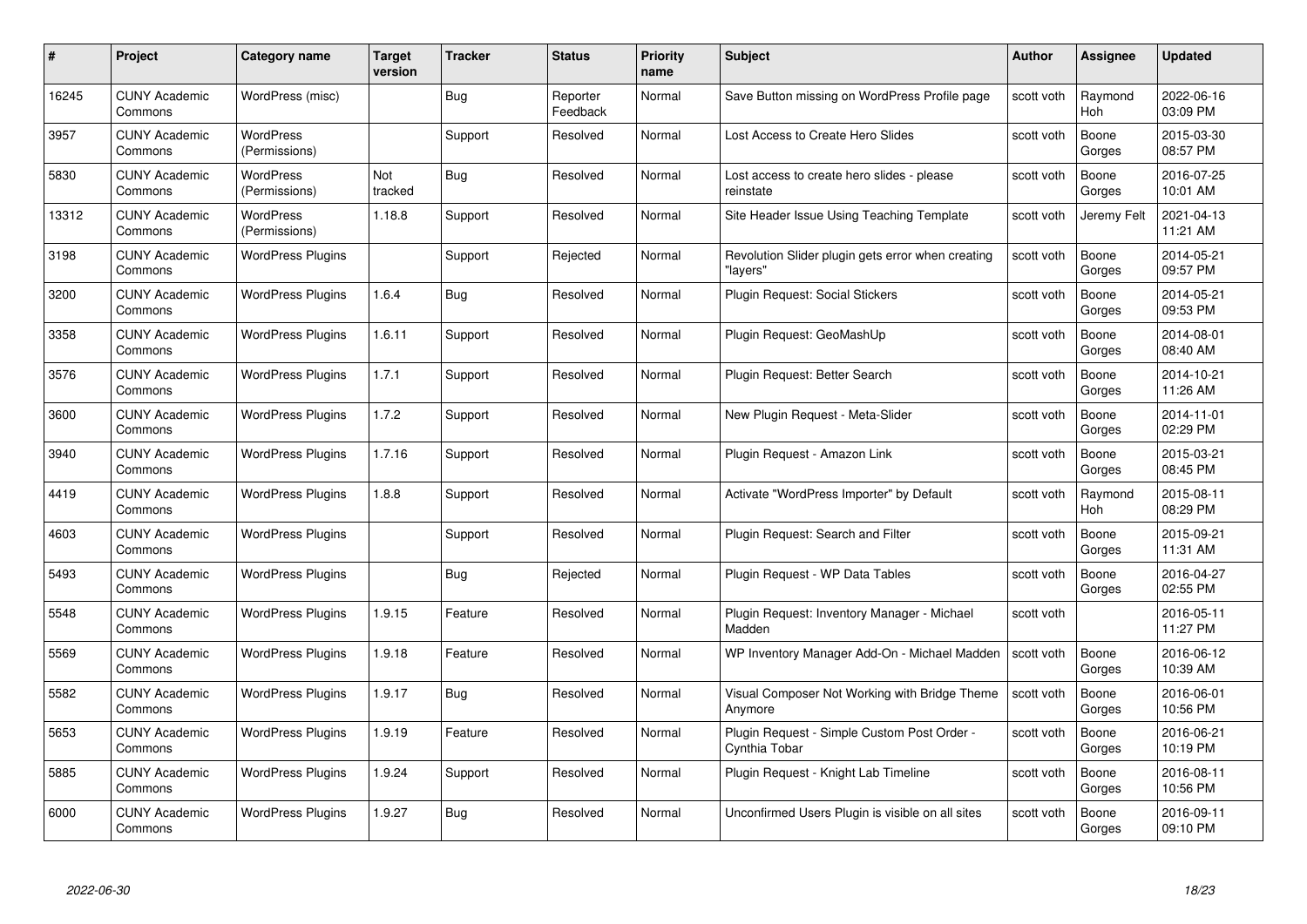| #     | Project                         | <b>Category name</b>     | Target<br>version | <b>Tracker</b> | <b>Status</b>        | <b>Priority</b><br>name | <b>Subject</b>                                                 | <b>Author</b> | <b>Assignee</b>   | <b>Updated</b>         |
|-------|---------------------------------|--------------------------|-------------------|----------------|----------------------|-------------------------|----------------------------------------------------------------|---------------|-------------------|------------------------|
| 6178  | <b>CUNY Academic</b><br>Commons | <b>WordPress Plugins</b> |                   | Bug            | Rejected             | Normal                  | Social Sharing via JetPack Not Working                         | scott voth    | Daniel Jones      | 2017-05-01<br>10:24 PM |
| 7289  | <b>CUNY Academic</b><br>Commons | <b>WordPress Plugins</b> | Future<br>release | Support        | Abandoned            | Normal                  | OHMS - Metadata Synchronizer - Cynthia Tobar<br>Oral Histories | scott voth    | Boone<br>Gorges   | 2018-07-22<br>01:22 PM |
| 7738  | <b>CUNY Academic</b><br>Commons | <b>WordPress Plugins</b> | 1.10.12           | Feature        | Resolved             | Normal                  | Image Attribution Tagger                                       | scott voth    |                   | 2017-03-02<br>02:22 PM |
| 7870  | <b>CUNY Academic</b><br>Commons | <b>WordPress Plugins</b> | 1.10.15           | Feature        | Resolved             | Normal                  | Plugin request: Smush It                                       | scott voth    | Boone<br>Gorges   | 2017-03-31<br>10:28 AM |
| 7883  | CUNY Academic<br>Commons        | <b>WordPress Plugins</b> |                   | Feature        | Rejected             | Normal                  | plugin request                                                 | scott voth    | Boone<br>Gorges   | 2017-04-01<br>11:10 AM |
| 8149  | <b>CUNY Academic</b><br>Commons | <b>WordPress Plugins</b> | 1.11              | Support        | Resolved             | Normal                  | Plugin Request - YouTube                                       | scott voth    | Boone<br>Gorges   | 2017-05-15<br>09:54 AM |
| 8454  | <b>CUNY Academic</b><br>Commons | <b>WordPress Plugins</b> | 1.11.9            | Support        | Resolved             | Normal                  | activate WP Bakery Visual Composer plugin for<br>child theme   | scott voth    | Boone<br>Gorges   | 2017-08-10<br>02:09 PM |
| 8706  | <b>CUNY Academic</b><br>Commons | <b>WordPress Plugins</b> | 1.11.13           | Support        | Resolved             | Normal                  | Plugin Request - Accordion Slider lite                         | scott voth    |                   | 2017-09-22<br>10:01 AM |
| 9053  | <b>CUNY Academic</b><br>Commons | <b>WordPress Plugins</b> | 1.12.6            | Support        | Resolved             | Normal                  | WPBakery Visual Composer plugin Not Working                    | scott voth    |                   | 2018-01-09<br>07:50 PM |
| 9217  | <b>CUNY Academic</b><br>Commons | <b>WordPress Plugins</b> | 1.12.9            | Support        | Resolved             | Normal                  | Plugin Request - Text to Speech Widget                         | scott voth    |                   | 2018-02-27<br>11:05 AM |
| 9221  | CUNY Academic<br>Commons        | <b>WordPress Plugins</b> | 1.16.6            | Support        | Resolved             | Normal                  | Plugin Request - Quiz and Survey Master                        | scott voth    |                   | 2020-02-25<br>10:55 AM |
| 9370  | <b>CUNY Academic</b><br>Commons | <b>WordPress Plugins</b> | 1.12.11           | Support        | Resolved             | Normal                  | Text to Speech plugin                                          | scott voth    | Boone<br>Gorges   | 2018-03-27<br>12:47 PM |
| 9515  | <b>CUNY Academic</b><br>Commons | <b>WordPress Plugins</b> | Not<br>tracked    | <b>Bug</b>     | Reporter<br>Feedback | Normal                  | Text to Speech plugin - "More Slowly" checkbox<br>not working  | scott voth    | Boone<br>Gorges   | 2018-06-13<br>02:26 PM |
| 9572  | <b>CUNY Academic</b><br>Commons | <b>WordPress Plugins</b> | 1.12.13           | Support        | Resolved             | Normal                  | WordPress Plugin Request - Compact WP Audio<br>Player          | scott voth    | Boone<br>Gorges   | 2018-04-24<br>10:10 AM |
| 9685  | <b>CUNY Academic</b><br>Commons | <b>WordPress Plugins</b> | 1.13.1            | Support        | Resolved             | Normal                  | Plugin Request - Popup-Maker                                   | scott voth    |                   | 2018-05-08<br>10:52 AM |
| 9878  | <b>CUNY Academic</b><br>Commons | <b>WordPress Plugins</b> | 1.13.3            | Support        | Resolved             | Normal                  | Popup Maker plugin problems                                    | scott voth    | Raymond<br>Hoh    | 2018-06-06<br>10:44 AM |
| 9959  | <b>CUNY Academic</b><br>Commons | <b>WordPress Plugins</b> |                   | <b>Bug</b>     | Resolved             | Normal                  | Carto Map embed issue                                          | scott voth    |                   | 2018-06-22<br>07:00 PM |
| 10086 | <b>CUNY Academic</b><br>Commons | <b>WordPress Plugins</b> | 1.13.7            | Support        | Resolved             | Normal                  | plugin request - Custom Facebook Feed                          | scott voth    |                   | 2018-08-06<br>01:29 PM |
| 10104 | CUNY Academic<br>Commons        | <b>WordPress Plugins</b> | 1.13.8            | Support        | Resolved             | Normal                  | Plugin request - Advanced Custom Fields PRO                    | scott voth    | <b>Fred Meyer</b> | 2018-08-29<br>05:39 PM |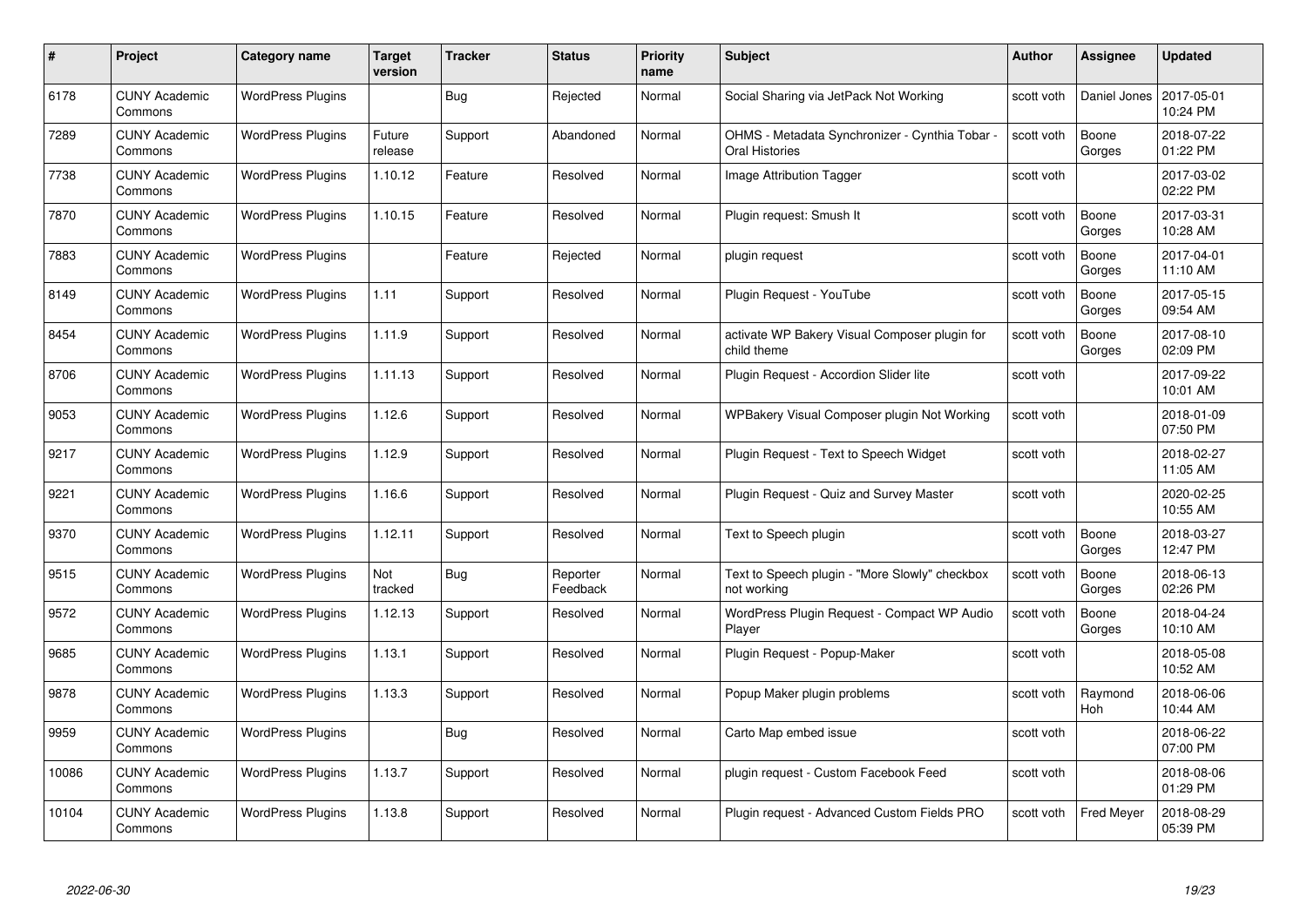| #     | Project                         | <b>Category name</b>     | Target<br>version | <b>Tracker</b> | <b>Status</b>        | <b>Priority</b><br>name | <b>Subject</b>                                                              | <b>Author</b> | <b>Assignee</b>       | <b>Updated</b>         |
|-------|---------------------------------|--------------------------|-------------------|----------------|----------------------|-------------------------|-----------------------------------------------------------------------------|---------------|-----------------------|------------------------|
| 10105 | <b>CUNY Academic</b><br>Commons | <b>WordPress Plugins</b> | 1.13.7            | Support        | Resolved             | Normal                  | Plugin request: Custom Post Type Widget                                     | scott voth    |                       | 2018-08-06<br>01:35 PM |
| 10106 | <b>CUNY Academic</b><br>Commons | <b>WordPress Plugins</b> | 1.13.7            | Support        | Resolved             | Normal                  | Plugin request - Better Font Awesome                                        | scott voth    |                       | 2018-08-06<br>01:38 PM |
| 10107 | <b>CUNY Academic</b><br>Commons | <b>WordPress Plugins</b> | 1.13.8            | Support        | Resolved             | Normal                  | Plugin request - WP Featherlight                                            | scott voth    | Fred Meyer            | 2018-08-29<br>05:39 PM |
| 10111 | <b>CUNY Academic</b><br>Commons | <b>WordPress Plugins</b> | 1.13.7            | Support        | Resolved             | Normal                  | Plugin request - Glossary                                                   | scott voth    |                       | 2018-08-06<br>01:44 PM |
| 10112 | <b>CUNY Academic</b><br>Commons | <b>WordPress Plugins</b> | 1.13.7            | Support        | Resolved             | Normal                  | plugin request - Elementor                                                  | scott voth    |                       | 2018-08-06<br>01:45 PM |
| 10173 | <b>CUNY Academic</b><br>Commons | <b>WordPress Plugins</b> | 1.13.8            | Support        | Resolved             | Normal                  | Plugin Request - MapMaker Enhanced Google<br>Maps                           | scott voth    |                       | 2018-08-23<br>08:07 AM |
| 10344 | <b>CUNY Academic</b><br>Commons | <b>WordPress Plugins</b> | 1.13.10           | Support        | Resolved             | Normal                  | Twitter Plugins that are outdated                                           | scott voth    |                       | 2018-09-25<br>10:50 AM |
| 10345 | <b>CUNY Academic</b><br>Commons | <b>WordPress Plugins</b> | 1.13.10           | Support        | Resolved             | Normal                  | Remove "Sociable" Plugin                                                    | scott voth    |                       | 2018-09-25<br>10:54 AM |
| 10348 | <b>CUNY Academic</b><br>Commons | <b>WordPress Plugins</b> | 1.13.10           | Support        | Resolved             | Normal                  | Remove Outdated Plugins                                                     | scott voth    |                       | 2018-09-25<br>11:00 AM |
| 10529 | <b>CUNY Academic</b><br>Commons | <b>WordPress Plugins</b> | 1.13.12           | Support        | Resolved             | Normal                  | Plugin Request -<br>https://wordpress.org/plugins/sign-up-sheets/           | scott voth    |                       | 2018-10-23<br>11:36 AM |
| 10749 | <b>CUNY Academic</b><br>Commons | <b>WordPress Plugins</b> |                   | Support        | Duplicate            | Normal                  | Plugin Request - H5P                                                        | scott voth    |                       | 2018-11-26<br>03:22 PM |
| 10792 | <b>CUNY Academic</b><br>Commons | <b>WordPress Plugins</b> | 1.14.2            | Support        | Resolved             | Normal                  | sexgenlabs site - Elementor + Glossary + creative<br>commons license widget | scott voth    | Raymond<br><b>Hoh</b> | 2018-12-11<br>11:14 AM |
| 11036 | <b>CUNY Academic</b><br>Commons | <b>WordPress Plugins</b> | 1.14.6            | Feature        | Resolved             | Normal                  | Voicethread embed support                                                   | scott voth    | Raymond<br>Hoh        | 2019-02-12<br>11:28 AM |
| 11037 | <b>CUNY Academic</b><br>Commons | <b>WordPress Plugins</b> | 1.14.6            | Feature        | Resolved             | Normal                  | Padlet embeds                                                               | scott voth    | Raymond<br><b>Hoh</b> | 2019-02-12<br>11:28 AM |
| 11038 | CUNY Academic<br>Commons        | <b>WordPress Plugins</b> | 1.14.6            | Feature        | Resolved             | Normal                  | Sutori question                                                             | scott voth    | Raymond<br>Hoh        | 2019-02-12<br>11:28 AM |
| 11175 | <b>CUNY Academic</b><br>Commons | <b>WordPress Plugins</b> | Not<br>tracked    | Support        | Resolved             | Normal                  | unsubscribe action not working with Tribulant<br>newsletter plugin          | scott voth    |                       | 2019-02-28<br>04:40 PM |
| 11276 | <b>CUNY Academic</b><br>Commons | <b>WordPress Plugins</b> |                   | Support        | Resolved             | Normal                  | unable to embed PDF with PDF Embedder                                       | scott voth    |                       | 2019-05-14<br>05:03 PM |
| 11590 | <b>CUNY Academic</b><br>Commons | <b>WordPress Plugins</b> | 1.15.4            | Support        | Resolved             | Normal                  | deprecate The The Tabs and Accordion plugin                                 | scott voth    |                       | 2019-06-25<br>04:22 PM |
| 11788 | <b>CUNY Academic</b><br>Commons | <b>WordPress Plugins</b> | Future<br>release | Support        | Reporter<br>Feedback | Normal                  | Plugin Request - Browse Aloud                                               | scott voth    |                       | 2019-09-24<br>08:42 AM |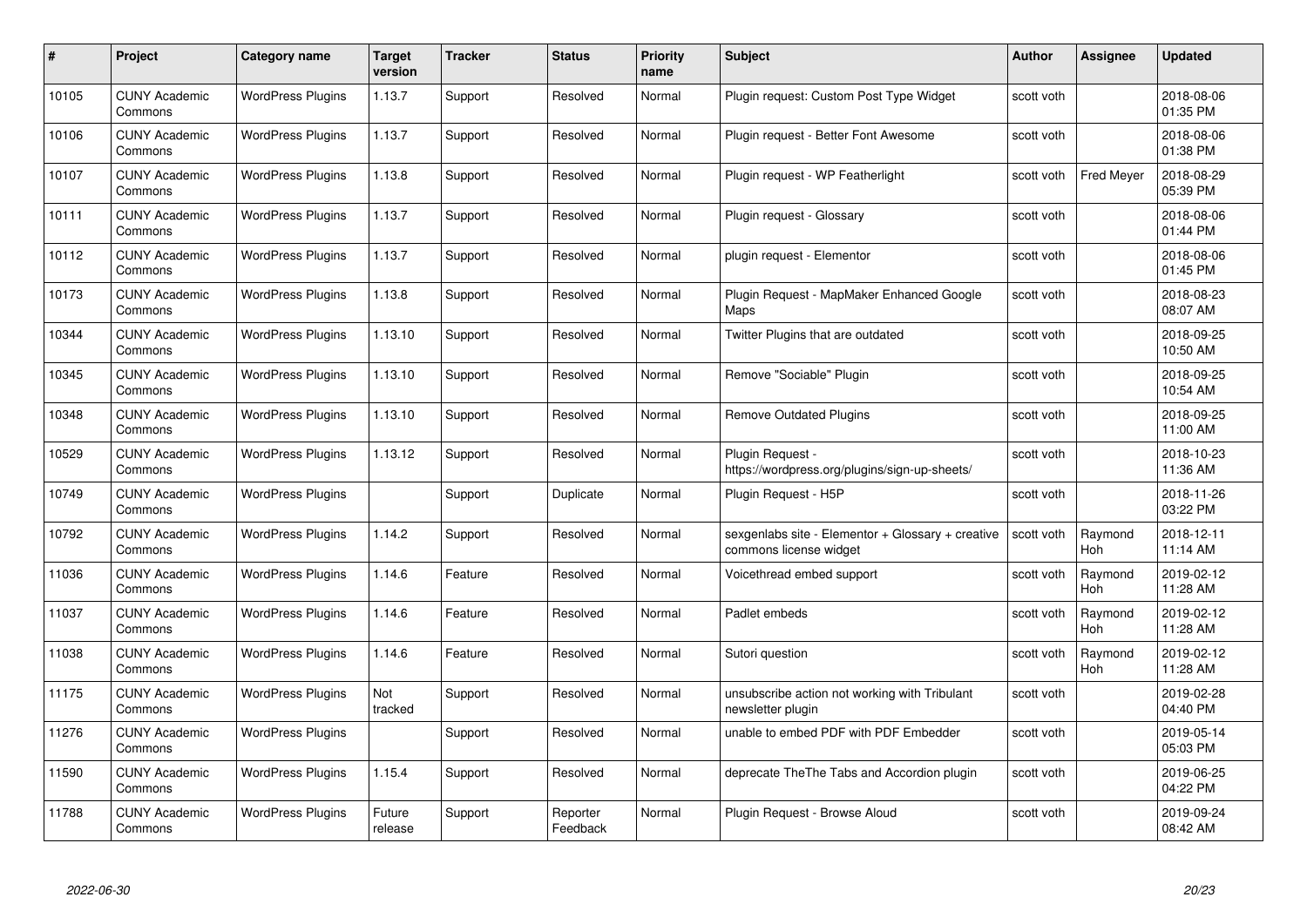| #     | Project                         | <b>Category name</b>     | Target<br>version | <b>Tracker</b> | <b>Status</b> | <b>Priority</b><br>name | <b>Subject</b>                                                               | <b>Author</b> | <b>Assignee</b>       | <b>Updated</b>         |
|-------|---------------------------------|--------------------------|-------------------|----------------|---------------|-------------------------|------------------------------------------------------------------------------|---------------|-----------------------|------------------------|
| 12149 | <b>CUNY Academic</b><br>Commons | <b>WordPress Plugins</b> | 1.16.1            | Feature        | Resolved      | Normal                  | plugin request - Kadence-bloks                                               | scott voth    |                       | 2019-12-10<br>11:14 AM |
| 12252 | <b>CUNY Academic</b><br>Commons | <b>WordPress Plugins</b> | 1.16.3            | Support        | Resolved      | Normal                  | Pluginiln Request - Atomic Blocks                                            | scott voth    | Boone<br>Gorges       | 2020-01-14<br>10:44 AM |
| 12386 | <b>CUNY Academic</b><br>Commons | <b>WordPress Plugins</b> | 1.16.5            | Bug            | Resolved      | Normal                  | Help site throwing error when publishing pages                               | scott voth    | Boone<br>Gorges       | 2020-02-11<br>10:43 AM |
| 12550 | <b>CUNY Academic</b><br>Commons | <b>WordPress Plugins</b> | 1.16.8            | Support        | Resolved      | Normal                  | Deprecate CommentPress Core?                                                 | scott voth    | Boone<br>Gorges       | 2020-03-24<br>11:43 AM |
| 12573 | <b>CUNY Academic</b><br>Commons | <b>WordPress Plugins</b> | Future<br>release | <b>Bug</b>     | New           | Normal                  | <b>CommentPress Core Issues</b>                                              | scott voth    |                       | 2020-03-24<br>04:32 PM |
| 12671 | <b>CUNY Academic</b><br>Commons | <b>WordPress Plugins</b> | 1.16.10           | Bug            | Resolved      | Normal                  | Creative Commons License Not Available With<br><b>Block Editor</b>           | scott voth    | Raymond<br><b>Hoh</b> | 2020-04-28<br>11:03 AM |
| 12796 | <b>CUNY Academic</b><br>Commons | <b>WordPress Plugins</b> |                   | Support        | Resolved      | Normal                  | Timeline JS                                                                  | scott voth    |                       | 2020-06-03<br>04:10 PM |
| 13194 | <b>CUNY Academic</b><br>Commons | <b>WordPress Plugins</b> | 1.17.2            | Feature        | Resolved      | Normal                  | <b>Slider Revolution update</b>                                              | scott voth    | Boone<br>Gorges       | 2020-08-25<br>10:40 AM |
| 13409 | <b>CUNY Academic</b><br>Commons | <b>WordPress Plugins</b> | Not<br>tracked    | Support        | Resolved      | Normal                  | Jetpack Warnings                                                             | scott voth    | Raymond<br><b>Hoh</b> | 2020-10-13<br>10:47 AM |
| 13716 | <b>CUNY Academic</b><br>Commons | <b>WordPress Plugins</b> |                   | Support        | Resolved      | Normal                  | Events sidebar issue with segalcenter.org                                    | scott voth    |                       | 2020-12-21<br>10:55 AM |
| 13946 | <b>CUNY Academic</b><br>Commons | <b>WordPress Plugins</b> | 2.1.0             | Support        | Assigned      | Normal                  | <b>Custom Embed handler For OneDrive files</b>                               | scott voth    | Raymond<br>Hoh        | 2022-05-26<br>10:46 AM |
| 14468 | <b>CUNY Academic</b><br>Commons | <b>WordPress Plugins</b> | 1.18.11           | Support        | Resolved      | Normal                  | deprecate ShareThis plugin / Add ShareThis<br><b>Share Buttons</b>           | scott voth    | Boone<br>Gorges       | 2021-05-25<br>11:04 AM |
| 14521 | <b>CUNY Academic</b><br>Commons | <b>WordPress Plugins</b> | 1.18.12           | Bug            | Resolved      | Normal                  | Registration step for "ShareThis Social Share<br>Buttons" plugin not working | scott voth    | Boone<br>Gorges       | 2021-06-08<br>11:50 AM |
| 14548 | <b>CUNY Academic</b><br>Commons | <b>WordPress Plugins</b> | 1.18.13           | Support        | Resolved      | Normal                  | Slider Revolution plugin update                                              | scott voth    | Boone<br>Gorges       | 2021-06-22<br>11:14 AM |
| 14847 | CUNY Academic<br>Commons        | <b>WordPress Plugins</b> |                   | Support        | Resolved      | Normal                  | JetPack Issue displaying simple images                                       | scott voth    |                       | 2021-10-10<br>12:40 PM |
| 15303 | <b>CUNY Academic</b><br>Commons | <b>WordPress Plugins</b> | 1.19.4            | Feature        | Resolved      | Normal                  | Plugin Request for QWriting Migration - SiteOrigin<br><b>Widget Bundle</b>   | scott voth    | Boone<br>Gorges       | 2022-02-22<br>11:01 AM |
| 15620 | <b>CUNY Academic</b><br>Commons | <b>WordPress Plugins</b> | 1.19.6            | Support        | Resolved      | Normal                  | slider revolution plugin update                                              | scott voth    | Boone<br>Gorges       | 2022-03-22<br>11:30 AM |
| 16168 | <b>CUNY Academic</b><br>Commons | <b>WordPress Plugins</b> | 2.0.1             | Support        | Resolved      | Normal                  | problem with short docs site                                                 | scott voth    | Raymond<br>Hoh        | 2022-05-26<br>05:33 PM |
| 16276 | CUNY Academic<br>Commons        | <b>WordPress Plugins</b> | Not<br>tracked    | Support        | Resolved      | Normal                  | TablePress Auto Load Plugin Not Working                                      | scott voth    | Raymond<br>Hoh        | 2022-06-22<br>03:05 AM |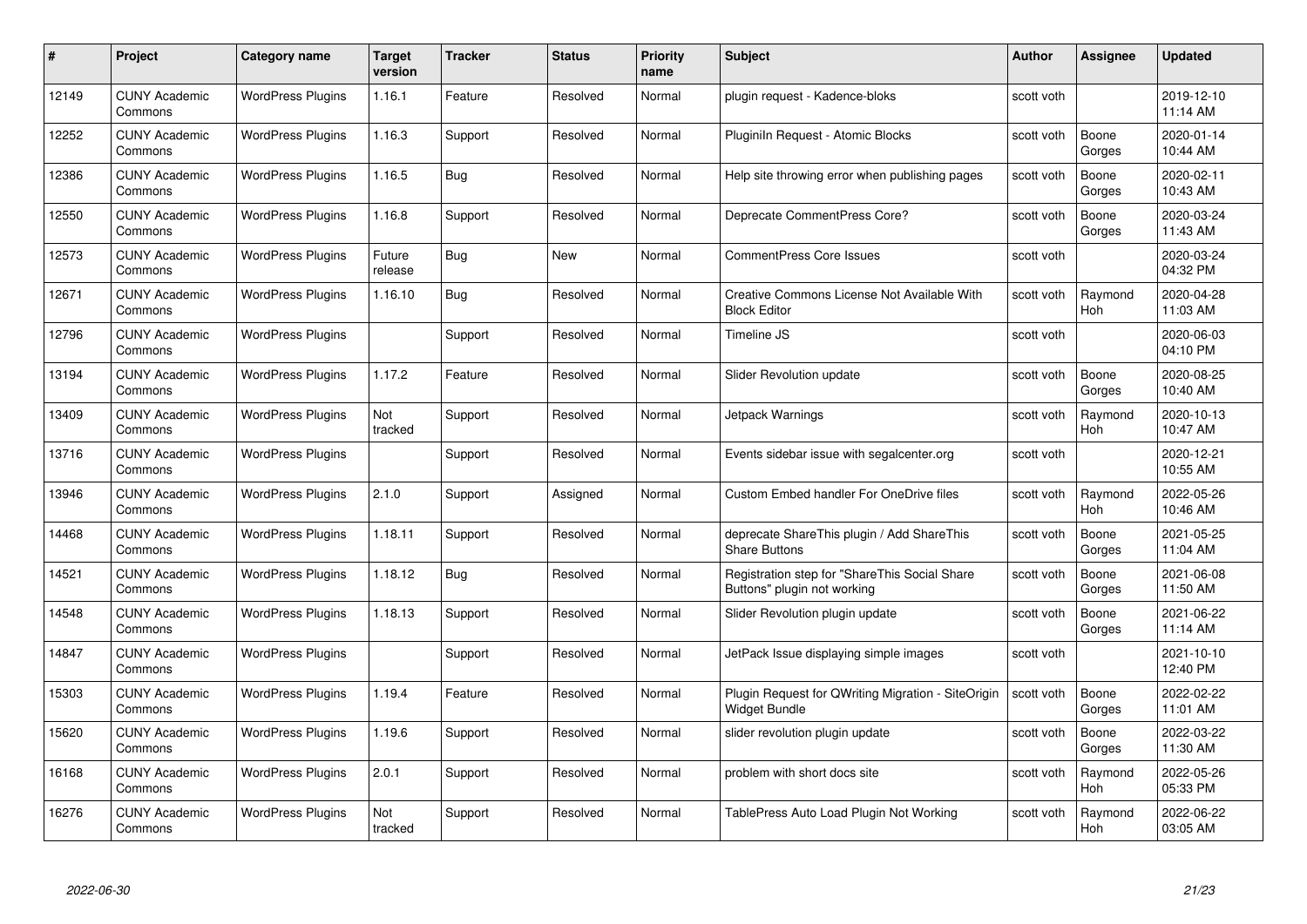| #     | Project                         | Category name           | Target<br>version | <b>Tracker</b> | <b>Status</b> | <b>Priority</b><br>name | <b>Subject</b>                                              | <b>Author</b> | <b>Assignee</b>   | <b>Updated</b>         |
|-------|---------------------------------|-------------------------|-------------------|----------------|---------------|-------------------------|-------------------------------------------------------------|---------------|-------------------|------------------------|
| 1242  | <b>CUNY Academic</b><br>Commons | <b>WordPress Themes</b> |                   | Feature        | Rejected      | Normal                  | Theme request: Woo Theme "Teamster"                         | scott voth    | <b>Matt Gold</b>  | 2016-10-24<br>11:41 AM |
| 2982  | <b>CUNY Academic</b><br>Commons | <b>WordPress Themes</b> | 1.5.21            | Bug            | Resolved      | Normal                  | Sliders are broken on Woo Canvas theme                      | scott voth    | Dominic<br>Giglio | 2014-03-12<br>01:41 PM |
| 3067  | <b>CUNY Academic</b><br>Commons | <b>WordPress Themes</b> |                   | <b>Bug</b>     | Resolved      | Normal                  | Twenty Fourteen Theme Not Available                         | scott voth    | Matt Gold         | 2014-02-22<br>11:35 AM |
| 3492  | <b>CUNY Academic</b><br>Commons | <b>WordPress Themes</b> | Future<br>release | Support        | Assigned      | Normal                  | Add CBOX theme to the Commons                               | scott voth    | Raymond<br>Hoh    | 2014-10-08<br>05:55 PM |
| 3641  | <b>CUNY Academic</b><br>Commons | <b>WordPress Themes</b> |                   | Support        | Rejected      | Normal                  | New Theme Request: Outspoken (a premium WP<br>Shower theme) | scott voth    | <b>Matt Gold</b>  | 2014-11-18<br>08:08 PM |
| 3702  | <b>CUNY Academic</b><br>Commons | <b>WordPress Themes</b> |                   | Support        | Resolved      | Normal                  | access the Old Paper Theme                                  | scott voth    | <b>Matt Gold</b>  | 2014-12-09<br>09:21 AM |
| 3712  | <b>CUNY Academic</b><br>Commons | <b>WordPress Themes</b> | 1.7.6             | Support        | Resolved      | Normal                  | Two plugins for the "Old Paper Theme" not<br>Available      | scott voth    |                   | 2014-12-11<br>08:16 PM |
| 4019  | <b>CUNY Academic</b><br>Commons | <b>WordPress Themes</b> | Not<br>tracked    | Support        | Resolved      | Normal                  | WP Site Display Issue                                       | scott voth    | Daniel Jones      | 2015-05-10<br>12:33 PM |
| 4047  | <b>CUNY Academic</b><br>Commons | <b>WordPress Themes</b> | Not<br>tracked    | Support        | Resolved      | Normal                  | Help James Samuel with Theme after it was<br>updated        | scott voth    |                   | 2015-07-21<br>06:12 PM |
| 4143  | <b>CUNY Academic</b><br>Commons | <b>WordPress Themes</b> | Not<br>tracked    | Bug            | Resolved      | Normal                  | Issues after Canvas Update - Help & Support /<br>Codex      | scott voth    | Daniel Jones      | 2015-08-10<br>02:44 PM |
| 4713  | <b>CUNY Academic</b><br>Commons | <b>WordPress Themes</b> | Not<br>tracked    | Support        | Resolved      | Normal                  | academia theme issues                                       | scott voth    | Daniel Jones      | 2016-01-26<br>04:53 PM |
| 7810  | <b>CUNY Academic</b><br>Commons | <b>WordPress Themes</b> | 1.10.15           | Support        | Resolved      | Normal                  | Brunelleschi theme deprecation                              | scott voth    |                   | 2017-03-27<br>10:38 AM |
| 8427  | <b>CUNY Academic</b><br>Commons | <b>WordPress Themes</b> | 1.11.8            | Support        | Resolved      | Normal                  | child theme request for Short Docs                          | scott voth    | Boone<br>Gorges   | 2017-08-01<br>10:13 PM |
| 8475  | <b>CUNY Academic</b><br>Commons | <b>WordPress Themes</b> | 1.11.9            | Support        | Resolved      | Normal                  | fix typo in child theme                                     | scott voth    | Boone<br>Gorges   | 2017-08-08<br>04:31 PM |
| 9776  | <b>CUNY Academic</b><br>Commons | <b>WordPress Themes</b> |                   | Support        | Rejected      | Normal                  | Theme Request - Pilot Fish                                  | scott voth    |                   | 2018-05-17<br>02:36 PM |
| 11524 | <b>CUNY Academic</b><br>Commons | <b>WordPress Themes</b> | Not<br>tracked    | Support        | Resolved      | Normal                  | theme purchase rights                                       | scott voth    |                   | 2019-06-06<br>01:43 PM |
| 11745 | <b>CUNY Academic</b><br>Commons | <b>WordPress Themes</b> | Not<br>tracked    | Support        | Resolved      | Normal                  | Make ColorMag theme available for literary bronx<br>site    | scott voth    |                   | 2019-08-14<br>03:36 PM |
| 12253 | <b>CUNY Academic</b><br>Commons | <b>WordPress Themes</b> | 1.16.3            | Support        | Resolved      | Normal                  | Theme request - Atomic Block theme                          | scott voth    |                   | 2020-01-14<br>02:07 PM |
| 12773 | CUNY Academic<br>Commons        | <b>WordPress Themes</b> | Not<br>tracked    | Support        | Resolved      | Normal                  | Deprecate Serif Lite theme                                  | scott voth    |                   | 2020-05-12<br>05:44 PM |